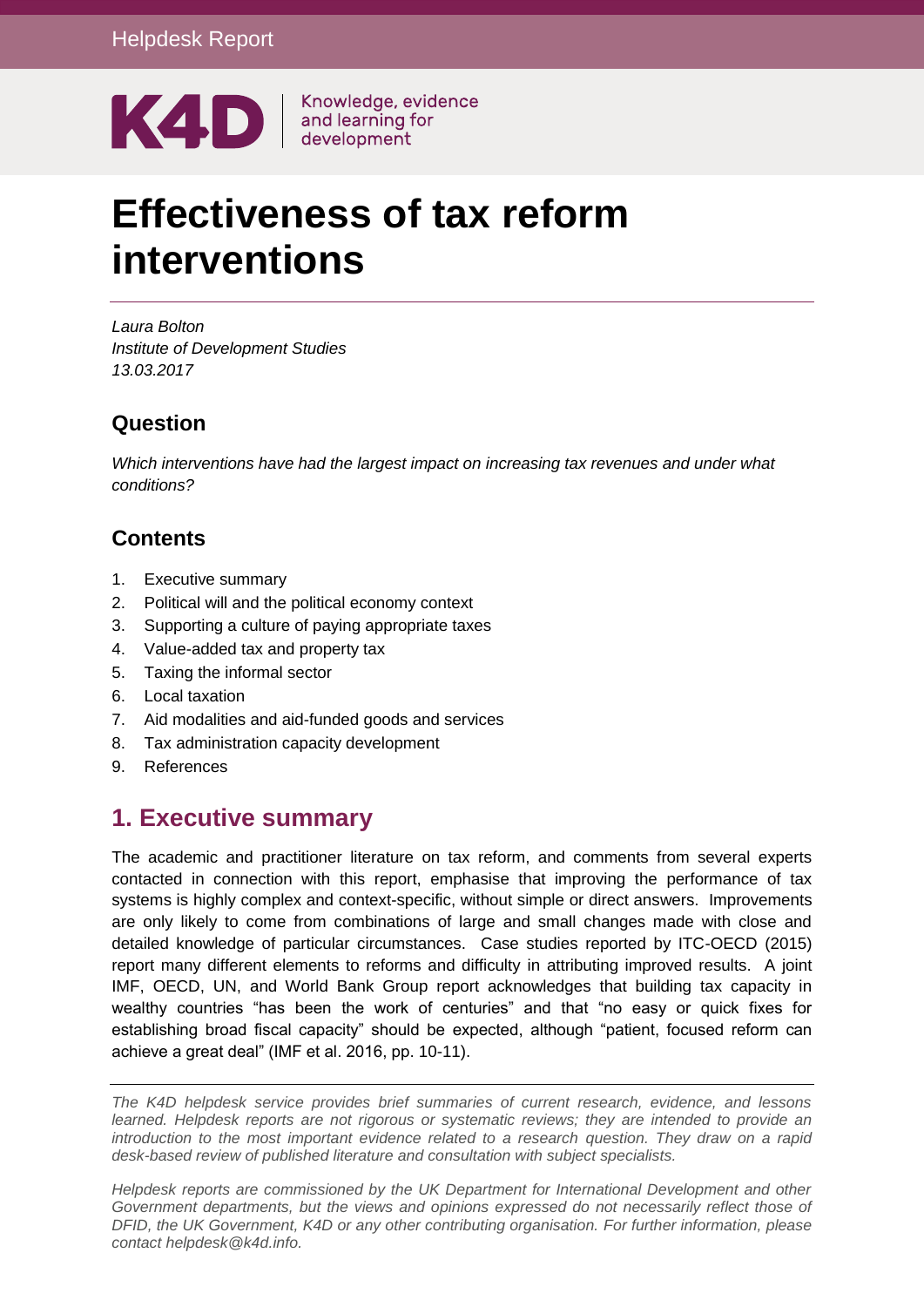**Political will and the political economy context** are broadly seen as crucial for reforms to increase tax revenues. Politically-informed approaches are likely to have the best results. Tax reform can encounter strong vested interests resistant to reform, especially from elites who may bear the greatest burden of taxation. Political economy analysis can help identify opposition to reform and 'windows of opportunity' for reform such as can occur during periods of fiscal crisis or political transition. Successful strategies which work with the political economy context include: phasing in tax increases gradually; obscuring the impact of tax reforms; appealing to fairness and equity; linking reform to specific benefits; engaging with networks and institutions; building reform coalitions; and a flexible, pragmatic approach.

**Supporting a culture of paying appropriate taxes:** Tax morale and tax compliance are improved by public perceptions of fairness in the tax system and the belief that tax money will be well spent. Efforts to support a taxpaying culture include outreach and education, improving payment and processing services, and credible tax evasion deterrence and enforcement. Tax morale is significantly correlated with tax effort and tax compliance in both high-income and developing countries (Daude et al., 2012; OECD, 2013a), but evidence on increasing tax morale to create a culture supportive of taxpaying is primarily based on econometric analysis using public opinion surveys, with few rigorous evaluations of efforts to create a taxpayer culture.

**Value-added tax** is already widespread, but its introduction was a highly effective tax reform across Africa the 1990s and 2000s. VAT is now widely used, but there may still be scope to improve its effectiveness. **Property taxes** are widely regarded as progressive, efficient, and equitable, but there are challenges both with technical implementation and popularity.

**Taxing the informal sector** has potential to broaden the tax base and there is evidence that it may contribute to a better business environment and even to productivity and growth, but is unlikely to generate significant tax revenue.

**Local government taxation** has received relatively little attention to date, but because the links between taxation and spending at the local level are potentially more direct, tax reform at this level may contribute to statebuilding and state-society relations. Various approaches have been suggested, but there is little robust evidence of the impact of local taxation reform.

**Aid** can either reinforce or undermine tax systems, depending on how it is channelled. Donor coordination on tax reform is important, along with national government ownership and alignment with priorities and transparency. There have been strong calls to end **tax exemptions on aidfunded goods and services**, in order to reinforce norms of tax compliance and reduce administration costs.

Experts agree that building a well-functioning **administration capacity** is crucial to tax reform. Key elements include capacity building with a focus on staff training and retention, improvements in data management and information technology, incentives for automatic enrolment, and varying approaches to enforcing tax compliance. Reorganisation of revenue administration according to taxpayer size rather than tax type has also been a successful innovation. Countries vary widely in tax capacity and different countries will require different capacity building strategies for increasing revenue.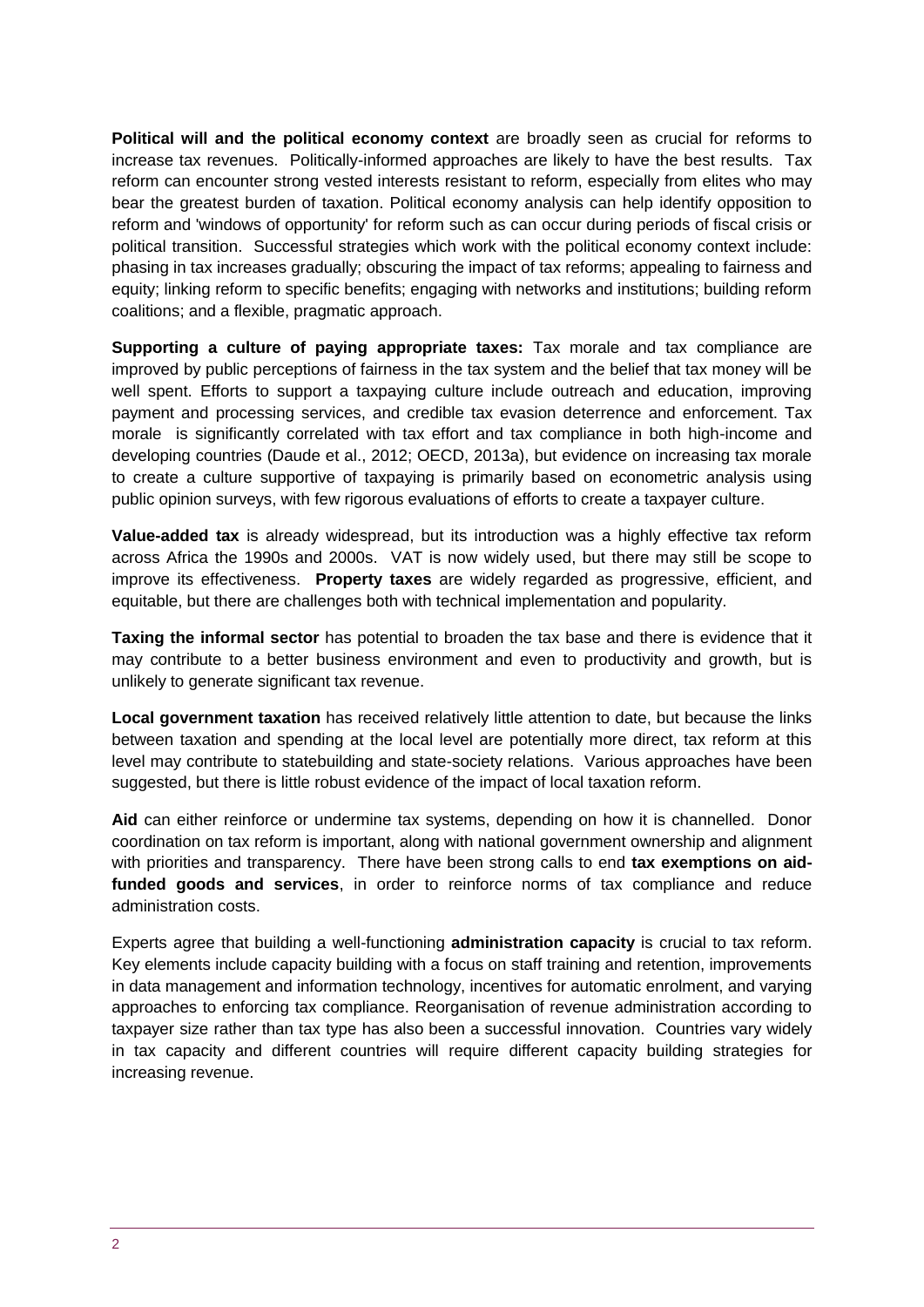# <span id="page-2-0"></span>**2. Political will and the political economy context**

Tax reform can encounter strong vested interests resistant to reform, especially from elites who may bear the greatest burden of taxation. Political economy analysis<sup>1</sup> can help to identify opposition to reform from powerful elites and lobbies (de Souza, 2013), and to identify 'windows of opportunity<sup>12</sup> for reform such as can occur during periods of fiscal crisis or political transition (Prichard et al., 2012).

Political will is considered crucial to increasing revenues from tax policy reforms (Giulia Mascagni 2017, personal communication) and politically informed approaches are likely to have the best results (Rhiannon McCluskey 2017, personal communication). Political will is also required to ensure revenue collection procedures are fair and that there is enforcement to instil trust (Monkam and Moore, 2015).

Jibao and Prichard (2013) highlight the centrality of political will for successful reform in their study of rebuilding local governance finance in Sierra Leone. They determine three factors affecting strong political leadership: "the relationship between political and economic elites, the relationship between local and central political parties, and the extent of local-level political competition" (p. 3). These relationships vary between contexts and different taxes. Jibao and Prichard also promote the need for strategies to be contractual so that political will is sustained and reforms can increase revenue long-term. On the other hand, a case study of Cameroon highlights where lack of political will led to failure in tax reforms (Raballand and Rajaram, 2013). A World Bank funded project aimed to develop public financial management and strengthen accountability. Delays in building consensus within the Ministry of Finance led to hampered progress as did organisational deficiencies and lack of leadership. The imposition of development, in this case, appears to be a factor in failure and highlights the need to consider behaviour change strategies.

Emerging evidence from regional and country case studies suggests several strategies that have helped to minimise resistance to reform, and to align reform with the political economy context (Fairfield, 2013; Hassan & Prichard, 2013; Jibao & Prichard, 2013; Booth, 2014; Fjeldstadt, 2005):

- phasing in tax increases gradually
- obscuring the impact of tax reforms
- appealing to fairness and equity

1

<sup>&</sup>lt;sup>1</sup> 'Political economy analysis aims to situate development interventions within an understanding of the prevailing political and economic processes in society – specifically, the incentives, relationships, distribution and contestation of power between different groups and individuals – all of which greatly impact on development outcomes.' (Mcloughlin, 2012, p.5). For further information on political economy analysis see Mcloughlin, C. (2012). *Topic Guide on Political Economy Analysis*. Birmingham, UK: GSDRC, University of Birmingham. <http://www.gsdrc.org/go/topic-guides/political-economy-analysis>

<sup>&</sup>lt;sup>2</sup> "Windows of opportunity' occur when political economy factors align so as to enable progress' (Rao, 2013, p.14). For further information on 'windows of opportunity' see section 4.2 Flexibility, pragmatism, and being vigilant for opportunities in Rao, S., (2013). *Civil service reform: Topic guide*. Birmingham, UK: GSDRC, University of Birmingham. <http://www.gsdrc.org/go/topic-guides/civil-service-reform>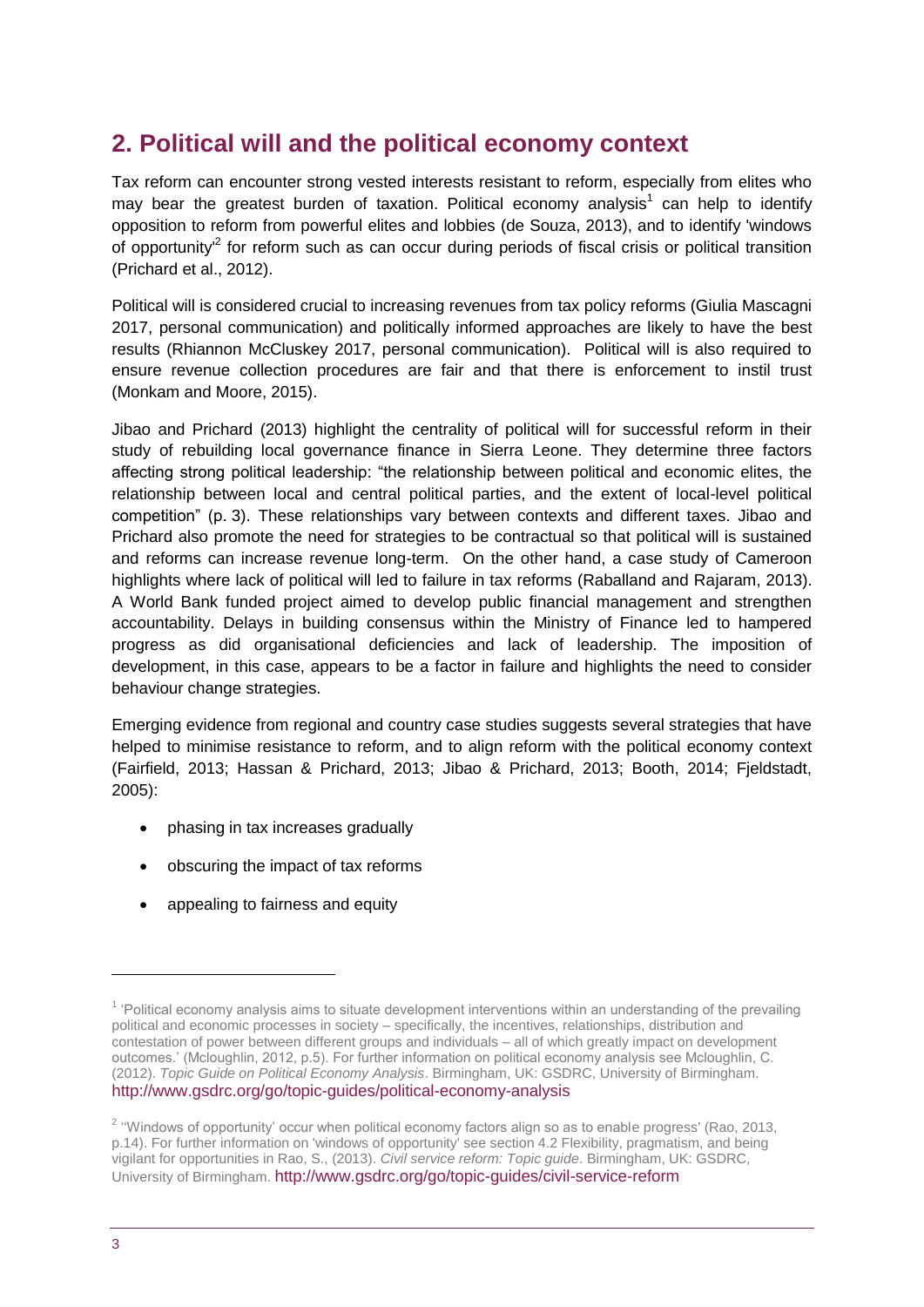- linking reform to specific individual, general, and/or elite benefits
- engaging with both formal and informal (e.g. family) networks and institutions
- modest and targeted international support
- central government support in the case of local taxation
- high-level leadership to overcome powerful elites
- building reform coalitions
- strategies of negotiation and bargaining with taxpayers rather than simply relying on coercion
- focusing on flexible goals and feasible reforms, rather than pursuing ideal reforms and predetermined blueprints.

### **Key readings**

#### **Fairfield, T. (2013). Going Where the Money Is: Strategies for Taxing Economic Elites in Unequal Democracies.** *World Development, 47***, 42-57. <http://dx.doi.org/10.1016/j.worlddev.2013.02.011>**

This peer-reviewed journal article, based on a literature review and qualitative analysis, identifies six strategies that help facilitate tax reform by mobilising popular support or moderating antagonism by economic elites: (1) a 'foot-in-the-door' approach of gradually phasing in taxes or incremental increases; (2) reducing taxpayers' awareness of the tax burden by using taxes with less visibility, such as social security taxes deducted at source rather than direct income taxes; (3) emphasising fairness or equity, such as implementing progressive and targeted taxes and ensuring that everyone of similar means bears similar tax burdens; (4) linking tax reforms and increases to the provision of popular benefits; (5) linking reforms to broad public goods such as national security or prestige, socio-political stability, or economic stability; and (6) compensating elites by providing targeted benefits such as tax cuts or subsidies that benefit them.

Case studies of reforms in Latin America provide some evidence about how these strategies have played out in reality. In Chile, the success of reforms in 2001 and 2005 that broadened the tax base was attributed to successful appeals to legitimacy in spite of businesses' strong political power. In Argentina in the 1990s, obfuscating the impact of taxes helped build support to circumvent resistance from financial-sector elites, although not permanently. In Bolivia in 2003, failure to adequately emphasise fairness and equity contributed to confusion and eventually antitax protests. The study concludes that in general, reforms are more likely to succeed if they are incremental rather than comprehensive, if they are supported by multiple strategies applied simultaneously, and if they are tailored to the particular context at hand.

#### **Hassan, M. & Prichard, W. (2013).** *The Political Economy of Tax Reform in Bangladesh: Political Settlements, Informal Institutions and the Negotiation of Reform***. Working Paper 14. International Centre for Tax and Development (ICTD). Brighton: Institute of Development Studies.<http://www.ictd.ac/sites/default/files/ICTD%20WP14.pdf>**

This literature review and case study of Bangladeshi tax reform over the last two decades emphasises the importance of understanding both informal and formal institutions, as well as the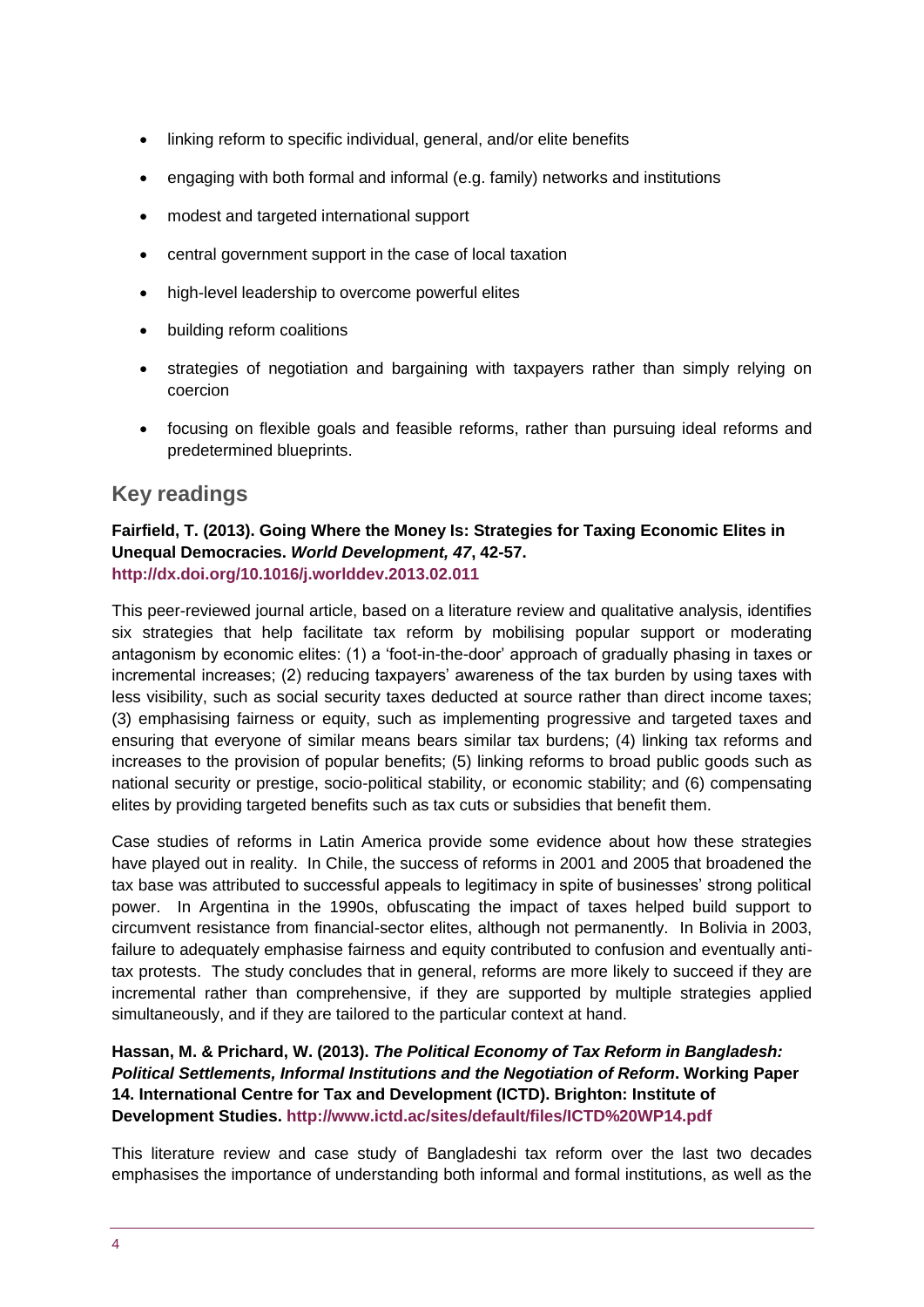micro-level incentives which shape tax negotiation. The study finds that the Bangladesh tax system is characterised by high levels of discretion and corruption underpinned by robust informal institutions. These serve the core interests of political, economic and administrative actors across society and include elites, as well as rank and file revenue staff. The paper notes there are risks for certain actors from the continued informality, and that recent shifts in the influence of informal networks, and instances in which the tax system has been deployed against political opponents, may strengthen support for tax reform.

#### **Jibao, S. & Prichard, W. (2013).** *Rebuilding Local Government Finance After Conflict: The Political Economy of Property Tax Reform in Post-Conflict Sierra Leone***. Working Paper 12. International Centre for Tax and Development (ICTD). Brighton: Institute of Development Studies.<http://www.ictd.ac/sites/default/files/ICTD%20WP12.pdf>**

This literature review and case study of relatively successful local property tax reforms in the four largest city councils in Sierra Leone highlights three key messages about the determinants of successful reform. The paper argues that: (1) modest and targeted support from the international community and the central government has been critical; (2) success is dependent on high-level leadership to overcome resistance, particularly from large property owners; and (3) reform strategies that are comparatively contractual (i.e. characterised by institutionalised, negotiable methods of assessing and collecting revenue) can contribute to a virtuous cycle of improved governance, and help to build sustainable political support for continued reform. The paper also notes that tax reform depends on long-term, hands-on, local-level partnerships.

#### **Booth, D. (2014).** *Aiding Institutional Reform in Developing Countries: Lessons from the Philippines on what works, what doesn't and why***. The Asia Foundation and the Overseas Development Institute. [http://www.odi.org/sites/odi.org.uk/files/odi-assets/publications](http://www.odi.org/sites/odi.org.uk/files/odi-assets/publications-opinion-files/8978.pdf)[opinion-files/8978.pdf](http://www.odi.org/sites/odi.org.uk/files/odi-assets/publications-opinion-files/8978.pdf)**

This literature review and case study analysis on the effects of reforms to alcohol and tobacco taxes and property law in the Philippines in 2012 highlights the role of reform coalitions. The paper argues that a core group of actors within and outside government were able to address the coordination problems that normally afflict broad-based campaigns, make tactical decisions about how to divide the opposition, and make alliances without the need for consensus other than on the reform objective itself. Key recommendations from the paper are building tacit coalitions in a pragmatic way, avoiding being trapped in a predetermined blueprint of reform, avoiding reforms that are likely to meet greatest resistance, and pursuing the best possible policy changes, given the context.

#### **Fjeldstad, O-H. (2005).** *Corruption in Tax Administration: Lessons from Institutional Reforms in Uganda***. CMI Working Paper 2005:10. <http://www.cmi.no/publications/2005/wp/wp2005-10.pdf>**

A case study in Uganda looked at why tax reform efforts failed to remedy falling revenue levels and increased perceptions of corruption in the Ugandan Revenue Agency. Reforms that stressed monetary rewards and incentives may have failed because of the importance of family networks. Increased salaries may mean officials pay out more to meet extensive social obligations, and in some cases actually result in a net loss to the individual. Effective reforms may need to work with, or interrupt, the influence of kin-based networks. One such approach could be in-kind benefits which the author suggests are popular with civil servants partly because they are harder to share.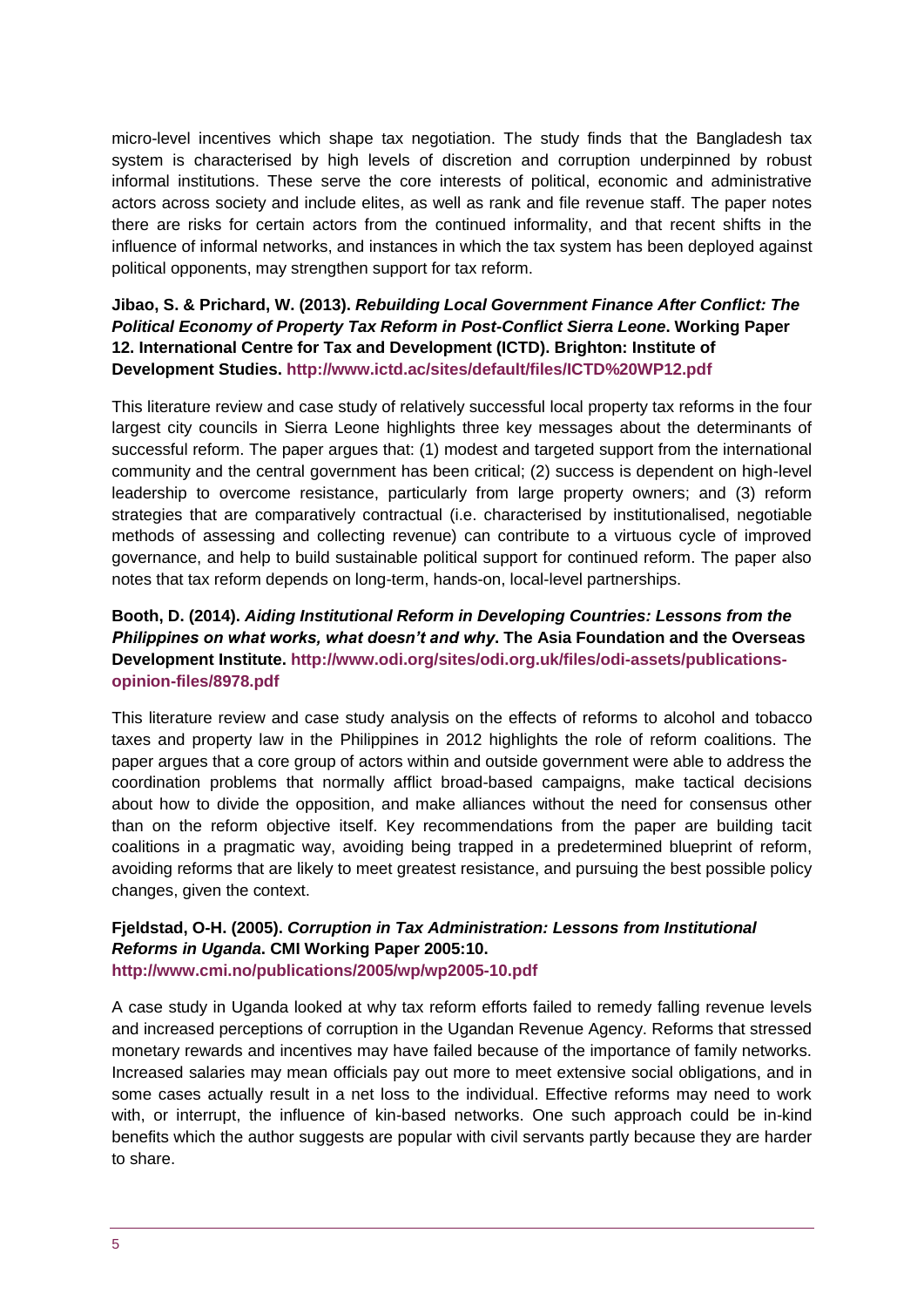# <span id="page-5-0"></span>**3. Supporting a culture of paying appropriate taxes**

Tax morale<sup>3</sup> is significantly correlated with tax effort and tax compliance in both high-income and developing countries (Daude et al., 2012; OECD, 2013a). Evidence on increasing tax morale to create a culture supportive of taxpaying is primarily based on econometric analysis using public opinion surveys, with few rigorous evaluations of efforts to create a taxpayer culture.

Public perceptions of fairness in the tax system and the belief that tax money will be well spent are highlighted in many studies as being important to tax morale and compliance (Fjeldstad & Heggstad, 2012; Ali, Fjeldstad, & Sjursen, 2013; OECD, 2013a). Tax morale tends to be correlated with support for democracy, age, claiming a faith or religious identity, higher education, and being employed full-time; there is also weak and contested evidence that women may have higher tax morale than men (OECD, 2013a). Afrobarometer survey data in Kenya, Tanzania, Uganda and South Africa shows that tax morale and compliance are positively associated with credible enforcement, satisfaction with public service provision and avoidance of payments to non-state actors, perceptions of other people's compliance, a sense that one's ethnic group is fairly treated, and tax knowledge and awareness (Ali et al., 2013). However, the significance of these factors varies from one country to another. Another study in Mozambique, Tanzania, and Zambia also noted the importance of: a sense of a moral obligation to pay; the magnitude of the tax burden; ease of compliance; speed and accuracy of detection of noncompliance and corrective measures; and severity of deterrent measures (Fjeldstad & Heggstad, 2012). Many of the factors associated with compliance are interconnected.

Key measures to improve compliance are outreach and education, improving payment and processing services, and credible deterrence and enforcement (OECD, 2013a; 2013b). Outreach can be through business or civil society associations which allow discussion or bargaining between government and citizens on tax issues. Education can be through different forms of media and schooling, and can involve teaching tax payers their responsibilities, how to pay their taxes, and how tax money will be spent. Modernising tax administration can improve tax related processes; credible deterrence requires accurate identification of tax evaders and appropriate punishment. Identifying the range of citizens' attitudes towards tax can improve targeting of tax compliance programmes.

A pilot project in Rwanda examined the use of information letters on whether or not taxpayers would voluntarily correct their tax declarations, and found that voluntary compliance increased and negative revisions were reduced. The effectiveness of different messages and delivery methods on compliance behaviour was tested, and the best responses were found to be from more friendly messages – gentle reminders of deadlines or information on the importance of tax for public services. Emails and Short Message Service (SMS) messages were found to achieve good results and to be cost-effective means of reaching large numbers of taxpayers. (McCluskey, 2016a)

Reliance on the population in the form of self-assessment is an attractive idea for reform. Moore (2013) notes that although this is beginning in Africa there is "little hard information on the extent of progress" (p. 30). Bird (2011) notes some success in self-assessment for property tax in Bogota, Colombia but cautions this method. There may be failure to capture the value of publiclyprovided amenities, and increased yields that occur are unlikely to be sustained without enforced

1

 $3$  'The motivation of a country's citizens to paying taxes, in addition to legal obligations' (Daude et al., 2012, p.9).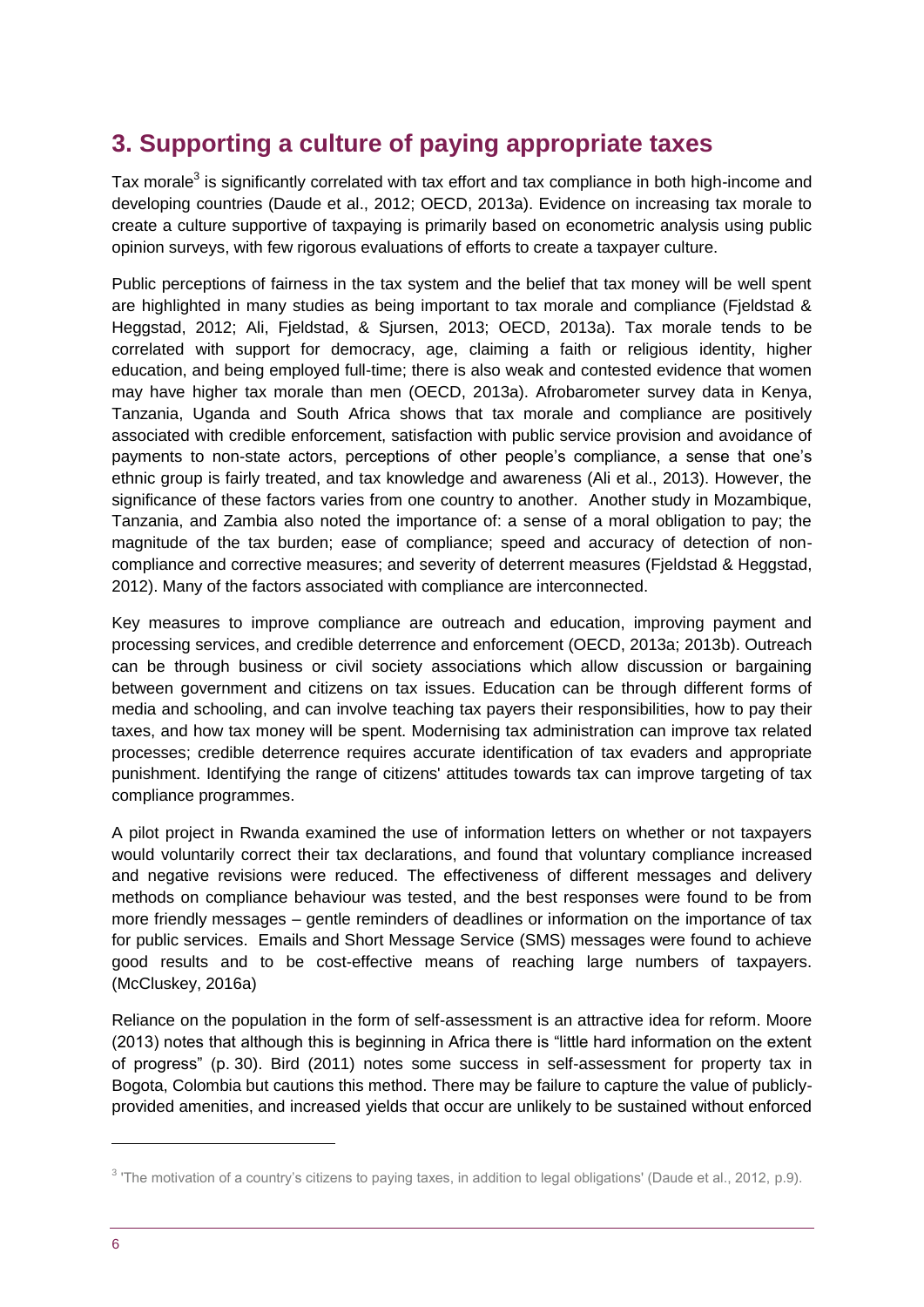assessment (ibid). Analysis of tax compliance attitudes in Kenya, Tanzania, Uganda, and South Africa finds tax knowledge and awareness to be important and beneficial (Ali et al., 2013).

### **Key readings**

#### **OECD. (2013a).** *What drives tax morale?* **Draft for consultation. Paris: OECD. [http://www.oecd.org/ctp/tax-global/TaxMorale\\_march13.pdf](http://www.oecd.org/ctp/tax-global/TaxMorale_march13.pdf)**

This draft policy brief is based on a literature review and econometric analysis using global public opinion surveys. The brief suggests that civil society, business organisations and the international development community could support the efforts of governments to improve tax morale and tax compliance by: strengthening and clarifying the links between revenue and expenditure, analysing citizens' attitudes and perceptions towards tax, understanding the informal sector better, increasing the transparency of tax policy making, modernising tax administration procedures and aligning efforts in different areas to avoid negative interactions among the drivers of taxpayer compliance behaviour (opportunity, economy, social norms, fairness and trust, and deterrence) $4$ .

#### **OECD. (2013b). Overview: A new era for taxpayer education. Chapter 1 in** *Building Tax Culture, Compliance and Citizenship: A Global Source Book on Taxpayer Education***. Draft for consultation. Paris: OECD. [http://www.oecd.org/ctp/tax-global/sourebook-taxpayer](http://www.oecd.org/ctp/tax-global/sourebook-taxpayer-education.pdf)[education.pdf](http://www.oecd.org/ctp/tax-global/sourebook-taxpayer-education.pdf)**

This background chapter is based on a review of academic and policy literature and is an introduction to a book of 28 case studies on taxpayer education, mostly from developing countries. Taxpayer education includes government programmes to encourage tax-compliant behaviour, efforts by business organisations to mobilise and represent the interests of their members, and civil society initiatives to bring citizens into tax policy debates. To build a tax culture, it is important to teach taxpayers how to file their taxes, keep them informed of changes in tax laws, encourage people to pay their taxes, and educate schoolchildren and university students in tax literacy. Taxpayer education can be conducted via internet-based technologies, television and entertainment media, and outreach to the informal sector. The chapter recommends exchanging knowledge and sharing best practices on taxpayer education; measuring the impact of taxpayer education initiatives in terms of enhanced compliance; expanding regional co-operation following the Latin America and Caribbean model; and increasing development co-operation support on taxpayer education.

#### **Fjeldstad, O-H., & Heggstad, K. K. (2012).** *Building taxpayer culture in Mozambique, Tanzania and Zambia: Achievements, challenges and policy recommendations***. CMI Report, 2012(1). [http://www.cmi.no/publications/publication/?4499=building-taxpayer](http://www.cmi.no/publications/publication/?4499=building-taxpayer-culture-in-mozambique)[culture-in-mozambique](http://www.cmi.no/publications/publication/?4499=building-taxpayer-culture-in-mozambique)**

This study, based on a literature review and interviews, examines citizen attitudes to tax, taxpayer education, and government-citizen tax engagement measures. Enhancing compliance is generally though taxpayer education and outreach to ensure that taxpayers are aware of their

1

<sup>&</sup>lt;sup>4</sup> For further information the drivers of taxpayer compliance behaviour see Forum on Tax Administration: Small/Medium Enterprise (SME) Compliance Subgroup (2010). *Information Note Understanding and Influencing Taxpayers' Compliance Behaviour*. OECD. <http://www.oecd.org/ctp/administration/46274793.pdf>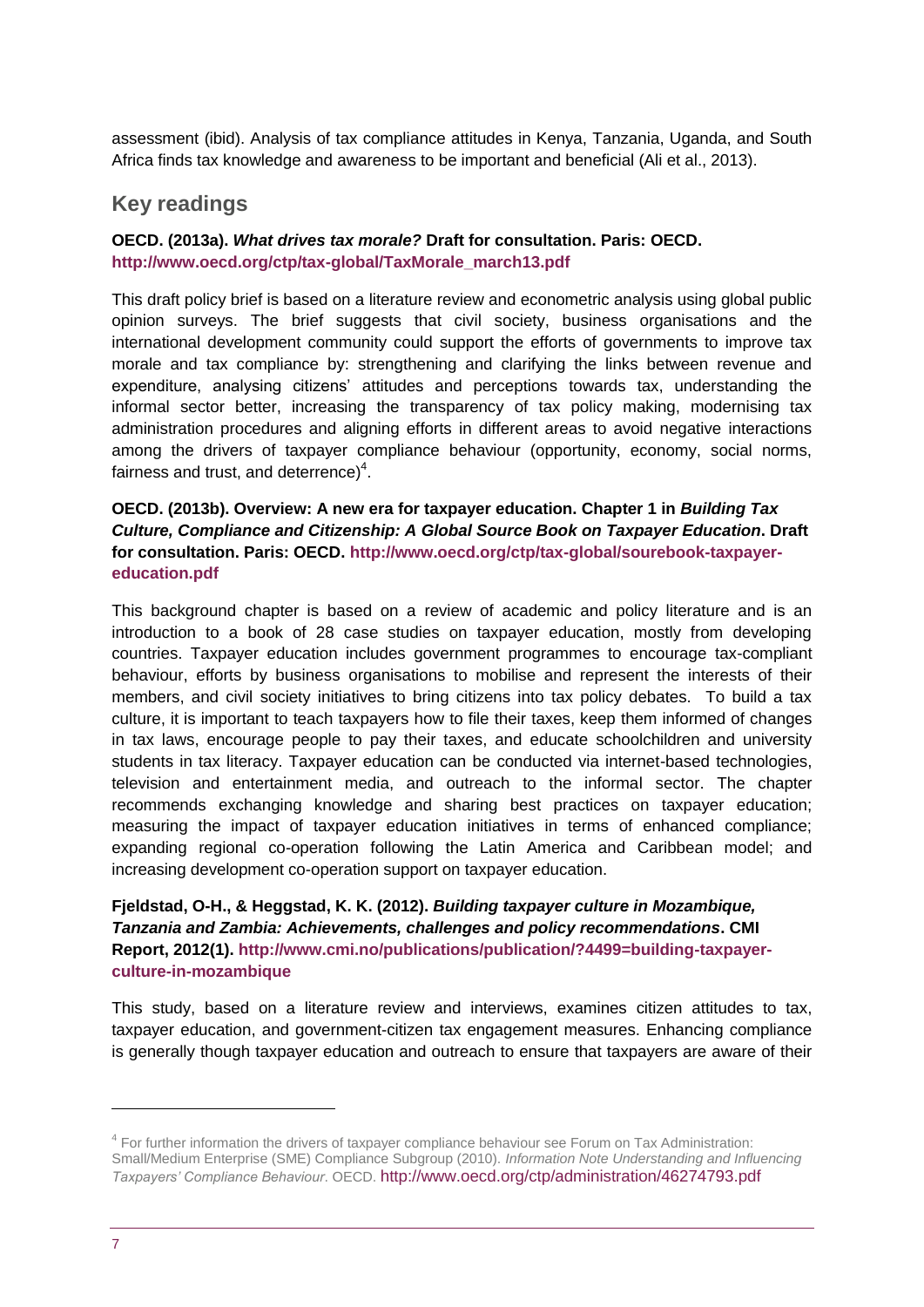obligations; taxpayer services to ensure that tax payment and processing are simple and easy; and credible deterrence and enforcement. The paper does not evaluate these approaches. Factors affecting compliance include: people's sense of moral obligation to pay; the extent to which taxpayers believe that the government spends their tax money wisely; fair and transparent treatment of taxpayers; the magnitude of the tax burden; the ease of tax compliance; the speed and accuracy of detection of non-compliance and corrective measures; the severity of deterrents; perceptions of whether others are paying their fair share; and taxpayer knowledge.

#### **Ali, M., Fjeldstad, O.-H., & Sjursen, I. H. (2013).** *To pay or not to pay? Citizens' attitudes towards taxation in Kenya, Tanzania, Uganda and South Africa***. Afrobarometer Working Paper no. 143. East Lansing: Afrobarometer.**

**[http://www.afrobarometer.org/files/documents/working\\_papers/Afropaperno143.pdf](http://www.afrobarometer.org/files/documents/working_papers/Afropaperno143.pdf)** 

Based on the 2011/12 Afrobarometer survey data, this econometric analysis identifies factors that determine citizens' attitudes towards tax-compliance in Kenya, Tanzania, Uganda and South Africa. The factors varied between countries, but attitudes to paying taxes were found to be more favourable when people perceive that there is credible enforcement to prevent tax evasion, are satisfied with provision of public services which they feel are important, do not have to pay nonstate actors (e.g. criminal gangs) for services, perceive others to be tax-compliant, and have tax knowledge and awareness. Citizens' perception of how their ethnic group is treated by the government was associated with tax compliance in South Africa and Tanzania, but not in Kenya or Uganda. The study found no strong evidence of a relationship between tax compliance and trust in government and political legitimacy.

### <span id="page-7-0"></span>**4. Value-added tax and property tax**

Mick Moore of the International Centre for Tax and Development argues that the most effective single reform has been the introduction of **value-added taxes (VAT)**, which are now in operation in virtually every country where it is feasible to do so (Moore 2017, personal communication). The introduction of VAT stimulated common approaches among revenue administrators across Africa, promoted and benefited from the spread of ICTs in business and government, required tax agencies to invest in recruiting and training skilled accountants, and marked a trend towards more cooperative tax collection and increasing compliance on the part of taxpayers (Moore 2013b). VAT has been challenged as being regressive, but in most countries reductions or exemptions for basic consumption items such as food lessen the burden on the poor (Fjeldstad and Iversen 2015, p. 2). VAT is now widely used; for example, about 80% of sub-Saharan African countries levy a VAT, contributing about one quarter of total tax revenue (Fjeldstad and Iversen 2015, p. 2). However, there is still scope to improve its effectiveness (Moore 2017, personal communication).

**Property tax** is widely regarded as progressive and equitable because the sum due is determined by wealth rather than being a percentage on transactions (Monkam and Moore 2015, p. 3). It is the most viable, efficient, and progressive means of raising local government revenue, but property tax collection remains very low in the developing world, and academic research on the topic is limited (McCluskey 2016b). In contrast to consumption taxes such as VAT, where payments are made by a small number of businesspeople and are spread across many transactions, an annual property tax is highly visible to ordinary taxpayers, which may promote accountability but does not make it popular (Monkam and Moore, 2015).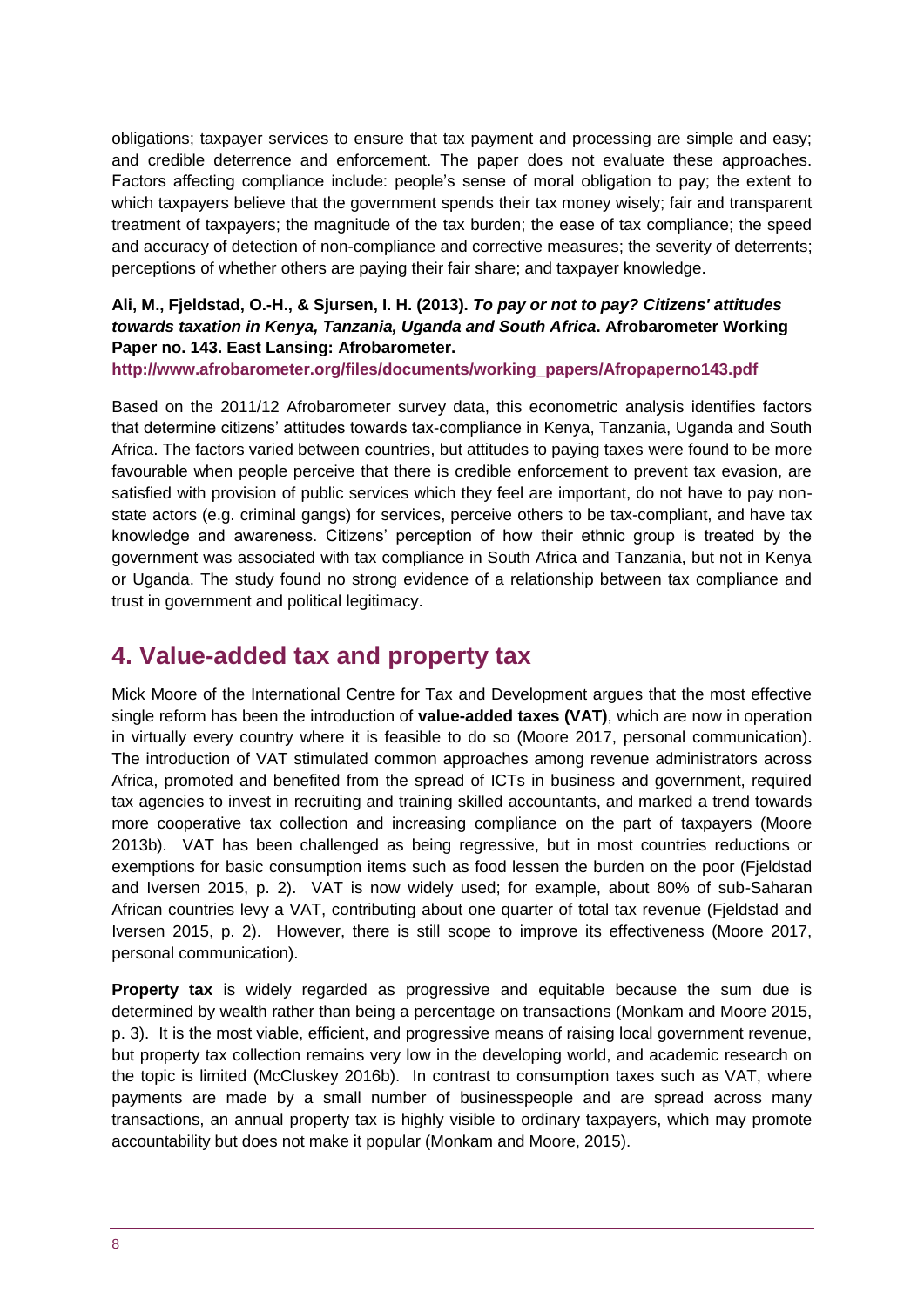Effective property taxation requires established and well-organised property markets which can be a problem, particularly with property valuation. This type of taxation can be expensive to administer, scope for discretion can be a problem and the confrontation required for collection makes it less attractive (Bird 2011). Area-based (as opposed to value-based) assessment is one way to simplify this as administrative burden is reduced but it is regressive and the likelihood of underpayment is increased (Monkam and Moore, 2015). Jibao and Prichard (2013) find successful property tax reforms in Sierra Leone enabled by modest and targeted support from the international community, high-level reform leadership to overcome resistance, and strategies that are contractual helping to build sustainable political support.

# <span id="page-8-0"></span>**5. Taxing the informal sector**

The informal sector consists of firms and individuals who are not fully registered and regulated, and therefore not in the standard tax net. Taxing the informal sector can be through registration and formalisation to push these firms and individuals into the tax net, or it can be through taxing them indirectly. In most countries there are several types of business registration and varying degrees of formalisation.

Formalisation can encourage business growth, create a better business environment, and help build a culture of tax compliance (Joshi, Prichard & Heady, 2014). An economic modelling study suggests that full enforcement of taxation on the informal sector would increase labour productivity and output through reducing economic distortions (Leal Ordóñez, 2014). However, it is unlikely that taxing the informal sector through formalisation of all firms would bring in significant tax revenues at least in the short- and medium-term (de Mel, McKenzie & Woodruff, 2013; Bruhn & McKenzie, 2014; Joshi et al., 2014). In general, a firm's decision whether to formalise or not is based on an analysis of the costs (which can include higher taxes) and benefits (such as growing the business through official advertising and access to credit markets) (de Mel et al., 2013). For some firms, especially small and micro-enterprises, formalisation would not be beneficial (McKenzie & Sakho, 2010), even when formalisation is cheap and straightforward. Simplifying and lowering the cost of registration was found to have little or no effect on getting small firms to formalise, according to a review of econometric evidence (Bruhn & McKenzie, 2014).

To tax firms while they remain informal, the guidance literature, based on econometric analyses and literature reviews, suggests taxing the goods and services that they buy and sell (through sales or value-added taxes) or through 'presumptive'<sup>5</sup> or withholding<sup>6</sup> taxes (Joshi et al., 2014). Another approach is to delegate the role of collecting tax to trade unions, business or other associations (Joshi & Ayee, 2008). Tax administrations may need to reorganise, as the informal sector can be difficult to reach through large bureaucracies (Joshi & Ayee, 2008).

-

<sup>&</sup>lt;sup>5</sup> Examples of presumptive taxes include fixed lump sums depending on the tax entity's occupation or sector, a minimum tax based on the assumed minimum income level, or a lump-sum minimum plus a percentage of gross receipts (TJN-A, 2012).

 $6$  Where 'larger firms [are] required to withhold taxes on their transactions with small firms, which is then remitted to government and credited against the future tax liabilities of those small firms' (TJN-A, 2012, p.3)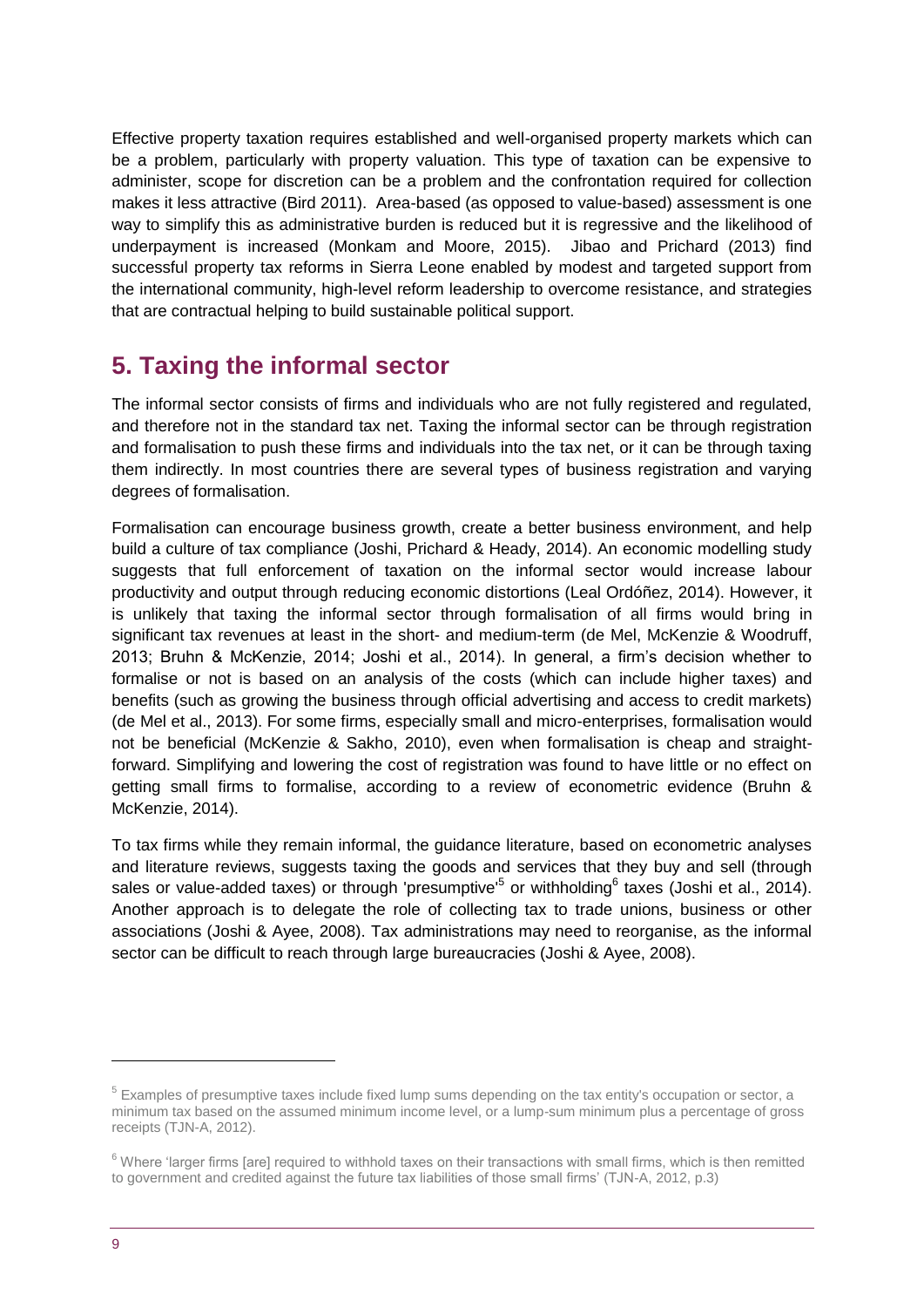### **Key readings**

#### **Joshi, A., Prichard, W., & Heady, C. (2014). Taxing the Informal Economy: The Current State of Knowledge and Agendas for Future Research.** *The Journal of Development Studies.* **Advance online publication.<http://dx.doi.org/10.1080/00220388.2014.940910>**

This literature review provides an overview of the benefits and challenges of informal sector taxation through formalisation, taxing goods and services, withholding taxes and presumptive taxes. A "growing body of research" suggests that formalisation of firms, which allows them to be taxed, may have "significant benefits for growth, or, at the very least, may not hinder growth" (p. 5). Formalisation can enable access to credit, offer opportunities to engage with larger firms and the government, reduce harassment by police and government officials, and improve access to training and support programmes. Taxing the goods and services informal sector firms trade, for example through import and export taxes, may undermine country comparative advantage but would not impose compliance costs on informal sector firms. Neither would there be difficulties imposed by limited education on tax matters and capacity to deal with tax issues. While some countries gain significant revenue from withholding taxes they can be administratively burdensome, create incoherence in the tax system and discourage tax reform. A presumptive tax regime can mean firms pay substantially lower tax rates than the standard regime. This can mean forgone revenue as well as providing a disincentive for firms to graduate onto the standard regime.

#### **Joshi, A. & Ayee, J. (2008). Associational taxation: a pathway into the informal sector? In Brautigam, D., Fjeldstad, O.-H. & Moore, M. (eds).** *Taxation and State-Building in Developing Countries: Capacity and Consent***. Cambridge: Cambridge University Press. <http://shebacss.com/ndsp/docs/cases/ndsp042.pdf>**

This literature review outlines the associational taxation approach – delegating tax collection to unions, business or other associations – and identifies ways to improve informal sector taxation. Using this approach depends on the type of tax, the extent of revenue pressure on the government, the degree and nature of associationalism within the informal sector, and the channels of interaction with state institutions. To improve compliance it may help to shift away from organising tax administrations by locality and type of tax (sales taxes, property taxes and income taxes), towards organisation by type of taxpayer (e.g. large, middle and small taxpayers). Compliance can also be improved by reducing rates or offering rewards to firms that maintain effective records.

#### **de Mel, S., McKenzie, D. & Woodruff, C. (2013). The Demand for, and Consequences of, Formalization among Informal Firms in Sri Lanka.** *American Economic Journal: Applied Economics, 5***(2), 122-50.<http://dx.doi.org/10.1257/app.5.2.122>**

This randomised controlled field trial in Sri Lanka looked at incentives for companies to register formally and the impacts of formalisation. The study found that providing informal firms with information about the registration process and reimbursement of direct costs did not increase registration. On the other hand, larger payments to informal firms in return for formalisation (equivalent to one-half to two months of profits) did lead to increased registration with the authors concluding formalisation is attributable to rational cost-benefit calculations. Land ownership issues were the most common reason for not registering. Follow-up surveys found that the firms that formalised only showed modest profit increase (except for a few rapidly growing firms which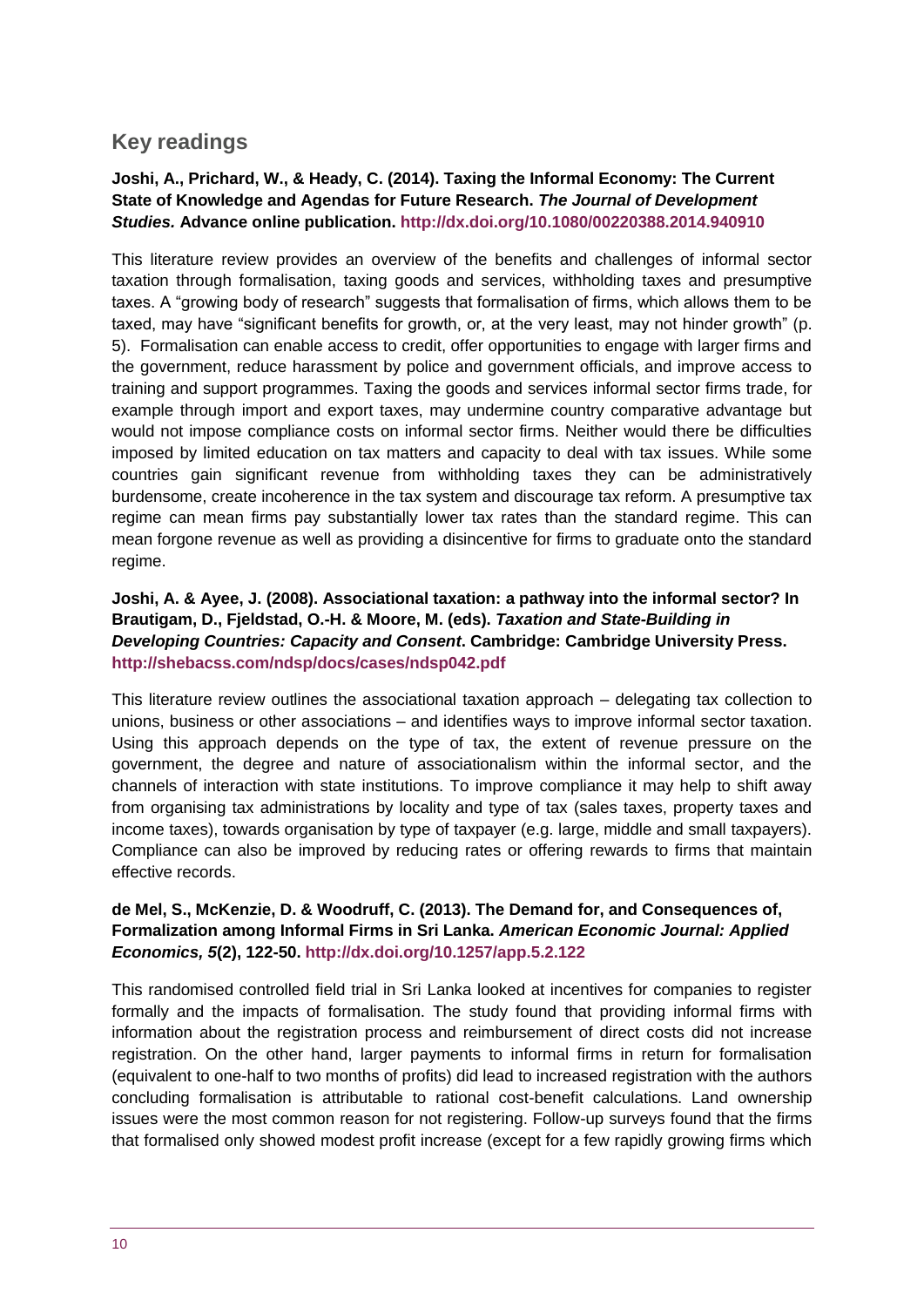profited more), but their owners had a more favourable attitude towards government as a result of formalisation.

#### **McKenzie, D. & Sakho, Y. (2010). Does it Pay Firms to Register for Taxes? The Impact of Formality on Firm Profitability.** *Journal of Development Economics 91***(1), 15-24. <http://dx.doi.org/10.1016/j.jdeveco.2009.02.003>**

Using a quantitative analysis, this paper estimates the impact of tax registration on firms in Bolivia, the country with the highest levels of informality in Latin America. The study finds that tax registration can increase mid-sized firms' profits, but lowers profits for smaller and larger firms. The mechanism seems to be that registration allows firms to issue tax receipts, which attracts customers who can claim tax refunds. Very small microenterprises often benefit least from tax registration, as registration costs often outweigh potential profits.

### <span id="page-10-0"></span>**6. Local taxation**

Local taxation – local government collecting and spending locally revenue from taxes, fees and charges –has until recently received little attention from the national tax agencies, aid agencies, and international organisations that have shaped the tax reform agenda (Moore, 2013a). However, at the local government level links between taxation and spending are potentially more direct, taxpayers are closer to government, and tax reform can be the leading edge of needed construction of state capacity (Prichard 2016).

Local governments generally receive most of their funds from central government, but property taxes, business licenses, market fees and user charges can provide substantial and reliable revenue (Fjeldstadt, Chambas & Brun, 2014). Furthermore, local taxation can improve statesociety relations, at least at the local level. For example, a Sri Lankan randomised controlled study found that business owners whose firms formalised and paid local taxes showed increased trust in the provincial and municipal governments with whom they interacted with during registration, but no change in trust in central government (de Mel et al. 2013).

There is little robust evidence of the impact of local taxation reform on revenue and state-building processes, or of the factors supporting reform efforts. Suggested approaches to reform include: (1) simplification of systems and processes (e.g. property valuation, business licences, fee structures); (2) increasing transparency; (3) improving payment compliance (e.g. of user fees); (4) improved provision of information on taxation and fees; and (5) adopting a more pragmatic approach to local taxation, such as through segmentation<sup>7</sup> (Fjeldstadt et al., 2014; Fjeldstadt & Heggstadt, 2013). It is important to take account the limited capacity of urban councils to undertake valuation and enforcement, and to ensure harmonisation between central and local government so as to avoid double taxation and inconsistent policies (Fjeldstadt et al., 2014; Fjeldstadt & Heggstadt, 2013).

Barriers to strong tax-governance linkages at the local level include: weak government incentives and capacity to collective revenue; significant risk of elite capture and coercive taxation; the

1

 $7$  Tailoring legislation and administration of tax collection to different segments of the tax base. For example, if the tax base is segmented by firm size, small enterprise tax collection can involve simplifying related legislation and adapting administration to be as cost-effective as possible keeping in mind that revenues are likely to be comparatively small (Fjeldstadt et al., 2014).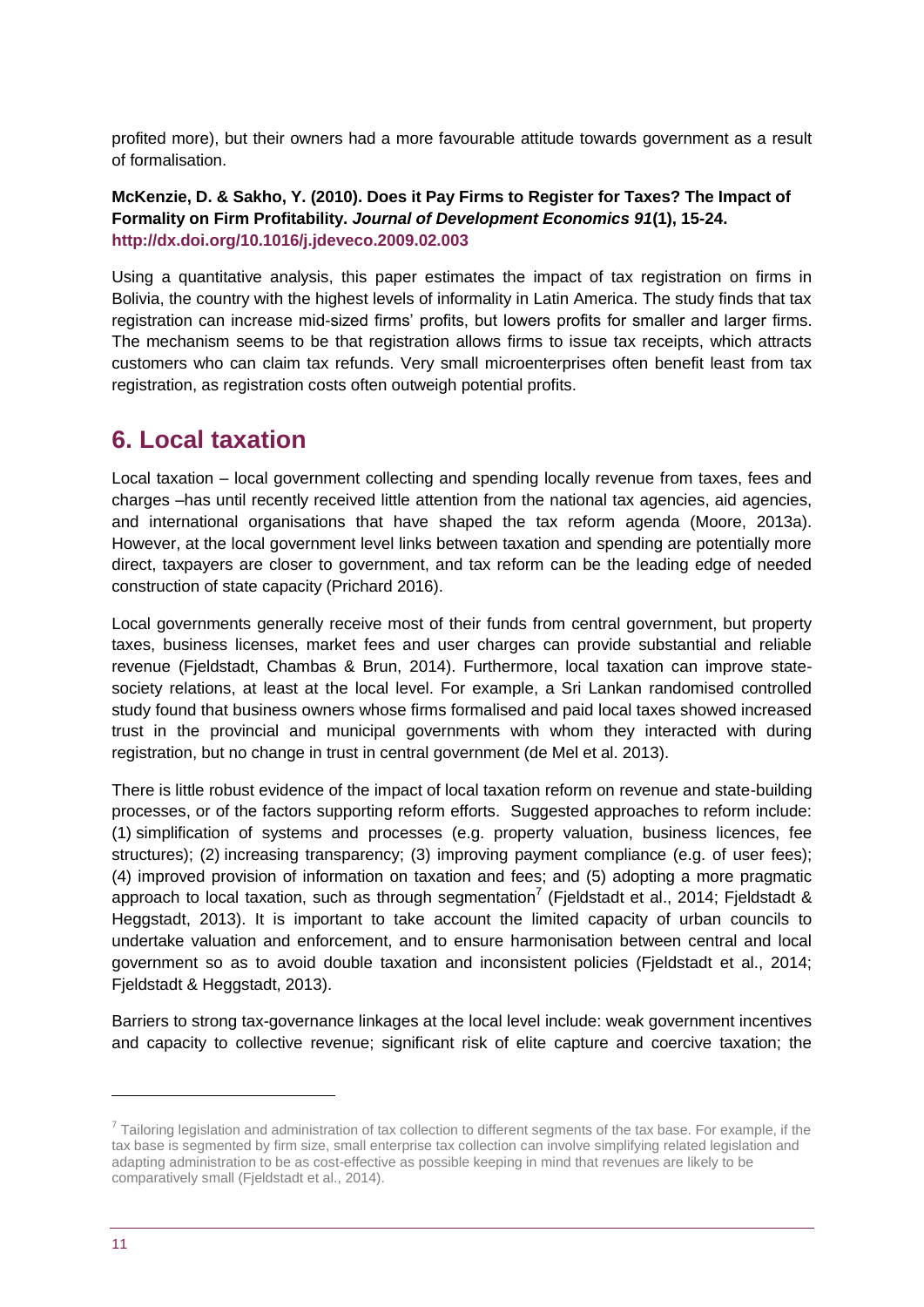difficulty of local level collective action; and the frequent pervasiveness of informality in local tax systems – including "informal taxation" by non-state actors (Prichard 2016).

### **Key readings**

#### **Fjeldstad, O-H., Chambas, G. & Brun, J. (2014).** *Local government taxation in Sub-Saharan Africa: A review and an agenda for research***. CMI Working Paper WP 2014:2. Chr. Michelsen Institute (CMI). [http://www.cmi.no/publications/file/5098-local-government](http://www.cmi.no/publications/file/5098-local-government-taxation-in-sub-saharan-africa.pdf)[taxation-in-sub-saharan-africa.pdf](http://www.cmi.no/publications/file/5098-local-government-taxation-in-sub-saharan-africa.pdf)**

This literature review on local government revenue systems in Africa concludes that there is a need for consistent domestic tax legislation, a clear boundary between local and central taxation, and the principle of segmentation to be applied in local taxation as it has been at the national level. There is potential to increase local revenues from other types of taxes (e.g. consumption of utilities) and non-tax revenue sources (e.g. fees, levies) but tax legislation must be kept as simple as possible to prevent overburdening local governments. Sharing revenues between local and central government can ensure better service provision but this must not introduce uncertainties for local governments on the amounts they expect and/or on the timing of the transfers.

#### **Fjeldstad, O-H. & Heggstad, K. (2013).** *Local Government Revenue Mobilisation in Anglophone Africa***. ICTD Research in Brief. Issue 5. Brighton: International Centre for Tax and Development (ICTD). [http://ictd.ac/sites/default/files/ICTD\\_RiB\\_%235\\_3.1.pdf](http://ictd.ac/sites/default/files/ICTD_RiB_%235_3.1.pdf)**

This literature review examines opportunities and constraints facing local revenue mobilisation in Anglophone Africa. The paper finds that local government taxation not only brings in revenue, but can also play an important role in shaping state-society relations because it brings many people into direct contact with public authorities. The main sources of revenue for urban municipalities, other than central government transfers, are usually property taxes, business licenses, market fees and various user charges. For property tax, constraints include weak capacity to implement accurate valuation practices; poor collection; lack of clear ownership titles; and lack of political support for enforcement. Business licenses create high compliance costs due to complex procedures; may not reflect ability to pay; provide opportunities for rent seeking; and are often poorly administered. User fees may encourage efficient use of public sector resources but also suffer from defects including inequitable burdens on low income users, ineffective collection and billing arrangements, poor quality services and persistent resistance to payment.

#### **Moore, M. (2013).** *Obstacles to Increasing Tax Revenues in Low Income Countries***. ICTD Working Paper 15.<http://ictd.ac/sites/default/files/ICTD%20WP15.pdf>**

Why do the governments of low income countries not raise more tax revenues? This literature review looks at various approaches, particularly highlighting the potential of property taxes, which globally are the dominant form of local taxation. Property taxes do not significantly distort investment decisions, and tend to fall on those better able to pay. They are consistently underused in low-income countries, and have been declining in relative importance even in those countries where they were historically relatively important. There are challenges to implementing property taxes as they tend to fall most on politically active and influential social groups.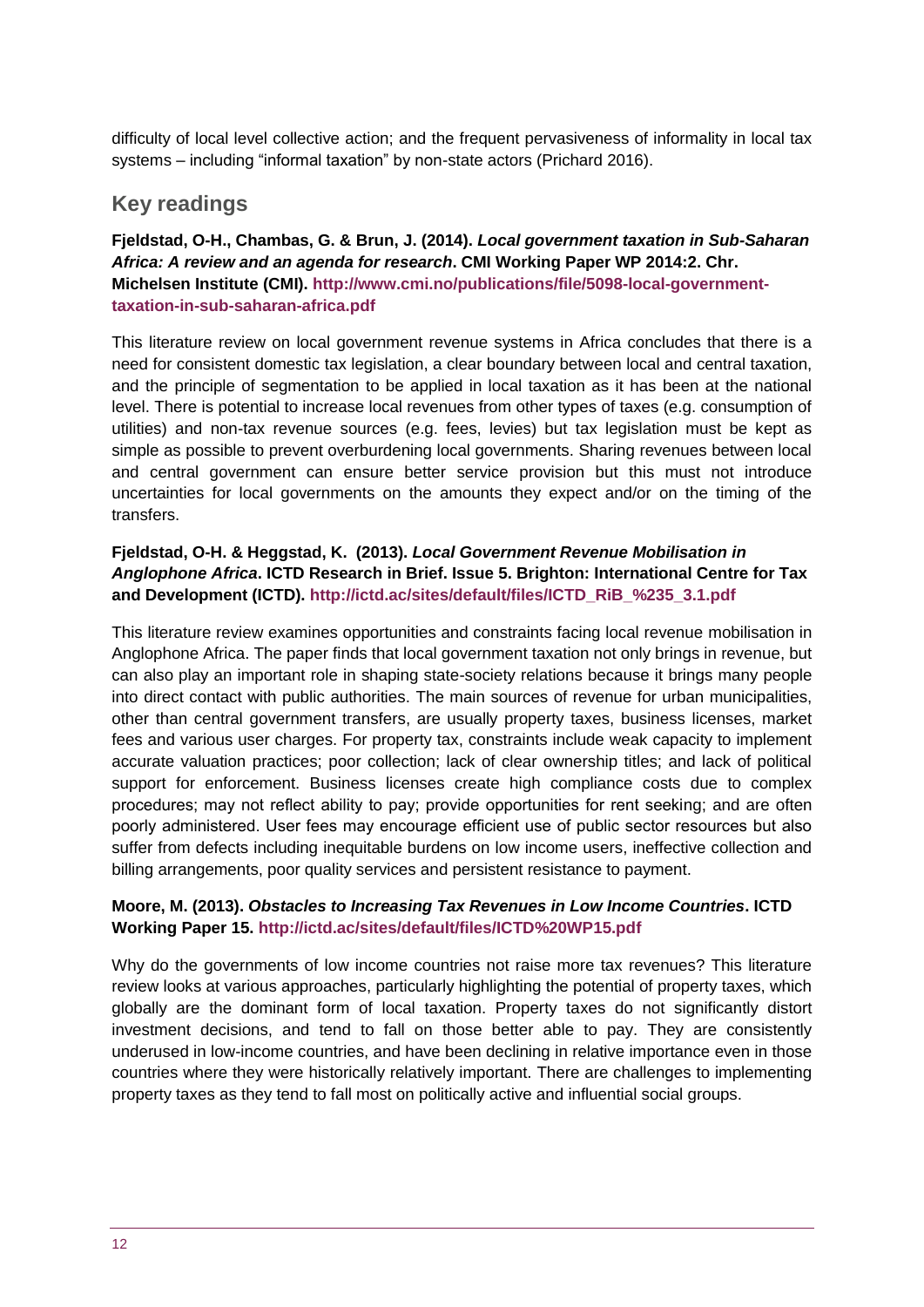#### **Case Study: (Semi-)autonomous revenue authorities ((S)ARAs): Mixed outcomes**

A study on local tax collection in Peru found that municipalities with semi-autonomous revenue agencies (SARAs) collect more revenue than those with conventional tax administrations (von Haldenwang et al., 2014). The results also indicate that local revenue is more stable in municipalities with SARAs, which is good for budget policy and planning.

Evidence, overall on (S)ARAs has been mixed (Fjeldstadt, 2013). While some have made impressive advances, other revenue authorities have seen little progress, or initial progress followed by stagnation. This is attributable to (S)ARAs being quite diverse in terms of revenue authority model; being mostly new and evolving; and having been introduced in part at the urging of aid donors and international financial institutions.

**von Haldenwang, C., von Schiller, A., & Garcia, M. (2014). Tax Collection in Developing Countries – New Evidence on Semi-Autonomous Revenue Agencies (SARAs). The Journal of Development Studies, 50(4), 541-555.** <http://dx.doi.org/10.1080/00220388.2013.875534>

**Fjeldstad, O-H. (2013). Taxation and development: A review of donor support to strengthen tax systems in developing countries. UNU-WIDER Research Paper WP2013/010.** <http://www.cmi.no/publications/file/4720-taxation-and-development.pdf>

# <span id="page-12-0"></span>**7. Aid modalities and aid-funded goods and services**

Aid can either reinforce or undermine tax systems and tax culture, depending on how it is channelled. International guidance suggests that donors should combine different aid modalities, adjusting them to local conditions (OECD, 2013c). These should be coherent and coordinated, and ensure ownership and alignment with partner country government preferences. Guidance also suggests that donors ensure transparency within the recipient country regardless of the aid modality employed, and make more use of graduated funding mechanisms with revenue-related triggers (variable tranches, cash-on-delivery) (OECD, 2013c). Donors should be prepared to disengage when aid for tax support does not achieve results, but there should be realistic expectations to avoid suddenly cutting off support. No single aid modality is always most effective in shifting elite incentives in relation to taxation. There are concerns that general budget support may weaken incentives for revenue mobilisation, although empirical evidence of this is inconclusive.

The use of tax exemptions on aid-funded goods and services has long been discussed in the international community (UN, 2005; ITD, 2006) and there is a strong consensus that they are undesirable (Diallo, 2013; Prichard et al., 2012; Fjeldstadt, 2009; MFA, 2013). While there is evidence on the impact of tax exemptions in general (see section 2.1) there is limited evidence specifically on tax exemptions of aid-funded goods and services. Prichard et al. (2012) argue that by paying tax on aid-funded goods and services, donors can reinforce the norm of tax compliance, reinforce the quality of tax systems and reduce administration costs in developing countries. Diallo (2013) notes that removing tax exemptions could help to make tax systems simpler, reduce management costs, minimise the risk of tax fraud and strengthen the neutrality of sales taxes, such as VAT. On the other hand, tax exemptions for aid funds can help ensure that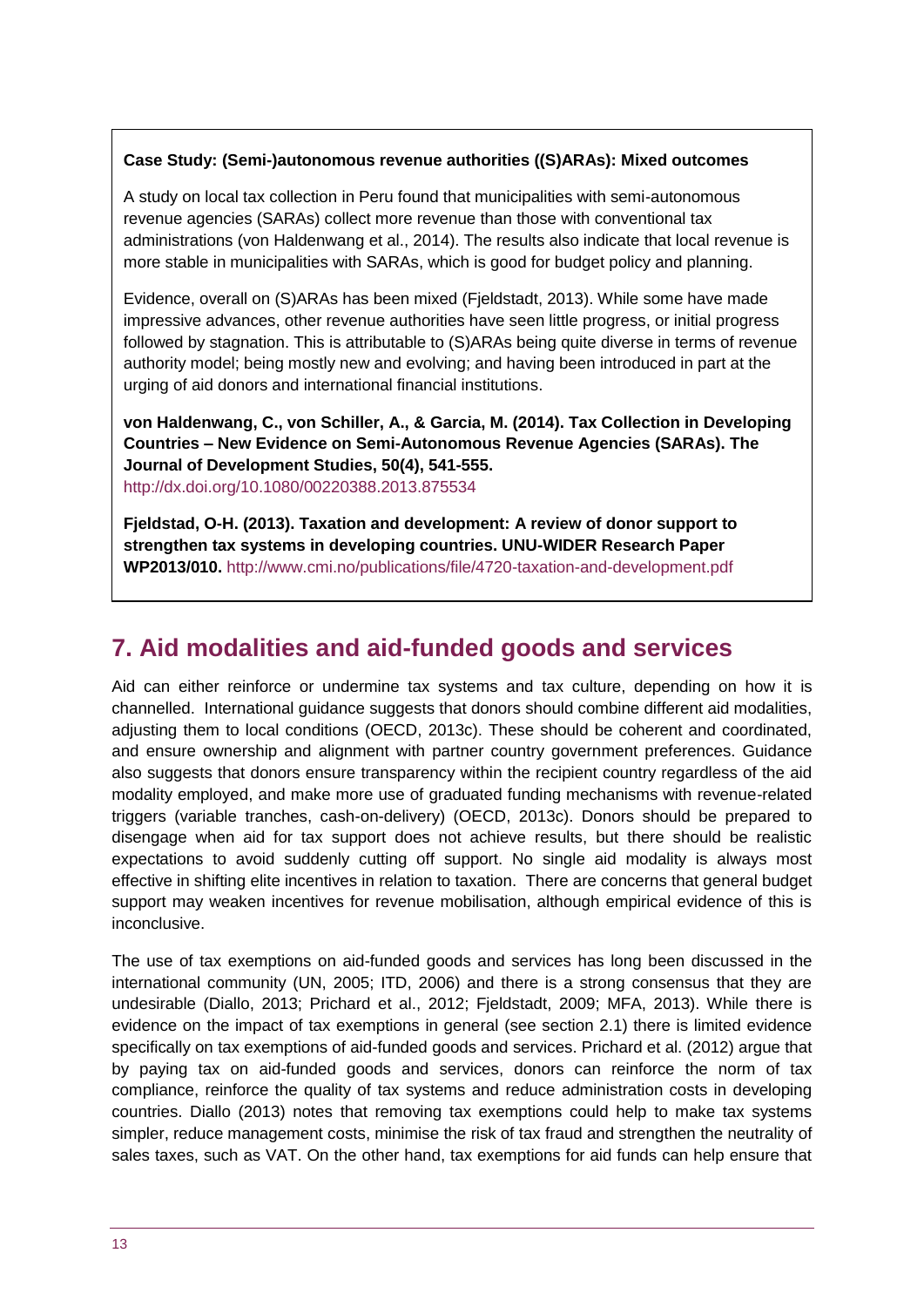the funds achieve their intended purpose, and removing them would require coordinated action by all donors to avoid price, cost and access disadvantages which would impact on development outcomes (O'Brien, in International Development Committee, 2012). Some bilateral (Denmark, Norway) and multilateral (World Bank) donors no longer require tax exemptions (MFA, 2012).

### **Key readings**

#### **OECD. (2013c).** *Tax and Development: Aid Modalities for Strengthening Tax Systems***. Paris: OECD.<http://dx.doi.org/10.1787/9789264177581-en>**

This OECD publication provides practical guidance for policy makers and practitioners based on the results of a literature review, a survey of aid agency officials and six country case studies (Ghana, Guatemala, Liberia, Mali, Mozambique, and Tanzania). The study examined seven aid modalities for supporting tax programmes and highlights the following strengths and weaknesses: (1) General budget support is useful in conditions of good public financial management capacity, it aligns support with national priorities, but may weaken incentives for domestic revenue mobilisation. (2) Sector budget support has similar strengths and weaknesses similar to general budget support, it creates direct links between funding and PFM performance, and is highly effective for coordinating donor work on revenue issues (3) Basket financing is well suited to coordinating multi-donor funding for tax programmes, but is less closely aligned with country systems than budget support. (4) Other multi-donor instruments such as multi-donor trust funds can be used for coordination though basket funding is preferable where there is adequate local management capacity. (5) Bilateral projects or programmes carry risks of lack of coordination among donors, and of being donor- rather than country-led, but can be effective if the recipient country exercises strong ownership and leadership. (6) Triangular cooperation can be comparatively lower in costs than other forms of technical assistance, although there are limits to countries' absorptive capacity. (7) In-kind support can be more responsive to recipient country needs than donor-led interventions.

#### **Diallo, I. (2013, March 14).** *Tax exemptions for aid-funded projects: reasons for change***. International Centre for Tax and Development (ICTD) Blog. [http://www.ictd.ac/en/tax](http://www.ictd.ac/en/tax-exemptions-aid-funded-projects-reasons-change)[exemptions-aid-funded-projects-reasons-change](http://www.ictd.ac/en/tax-exemptions-aid-funded-projects-reasons-change)**

This opinion piece by a Senegalese tax official outlines the use of, and problems with, tax exemptions of aid-funded goods. Tax exemptions for aid-funded projects are mainly VAT, customs duties, excise duties, and registration fees. For recipient countries, granting tax exemptions are effectively a conditionality tied to aid rather than a political choice. While the aid helps provide public goods with economic and social benefits, there is still a forgoing of significant tax revenue. Tax exemptions, including those for aid-funded projects, result in more complex tax systems, additional management costs both for tax payers and tax administrations, risks of tax fraud, and restrictions on the right to refunds affecting the neutrality of VAT. Paying taxes on aid-funded goods and services essentially acts as budget support, which is widely agreed by donors to be the preferable modality as it allows funds to be used to finance national priorities and reinforces public financial management systems. The official concludes that reviewing tax exemptions for aid-financed projects should be a priority.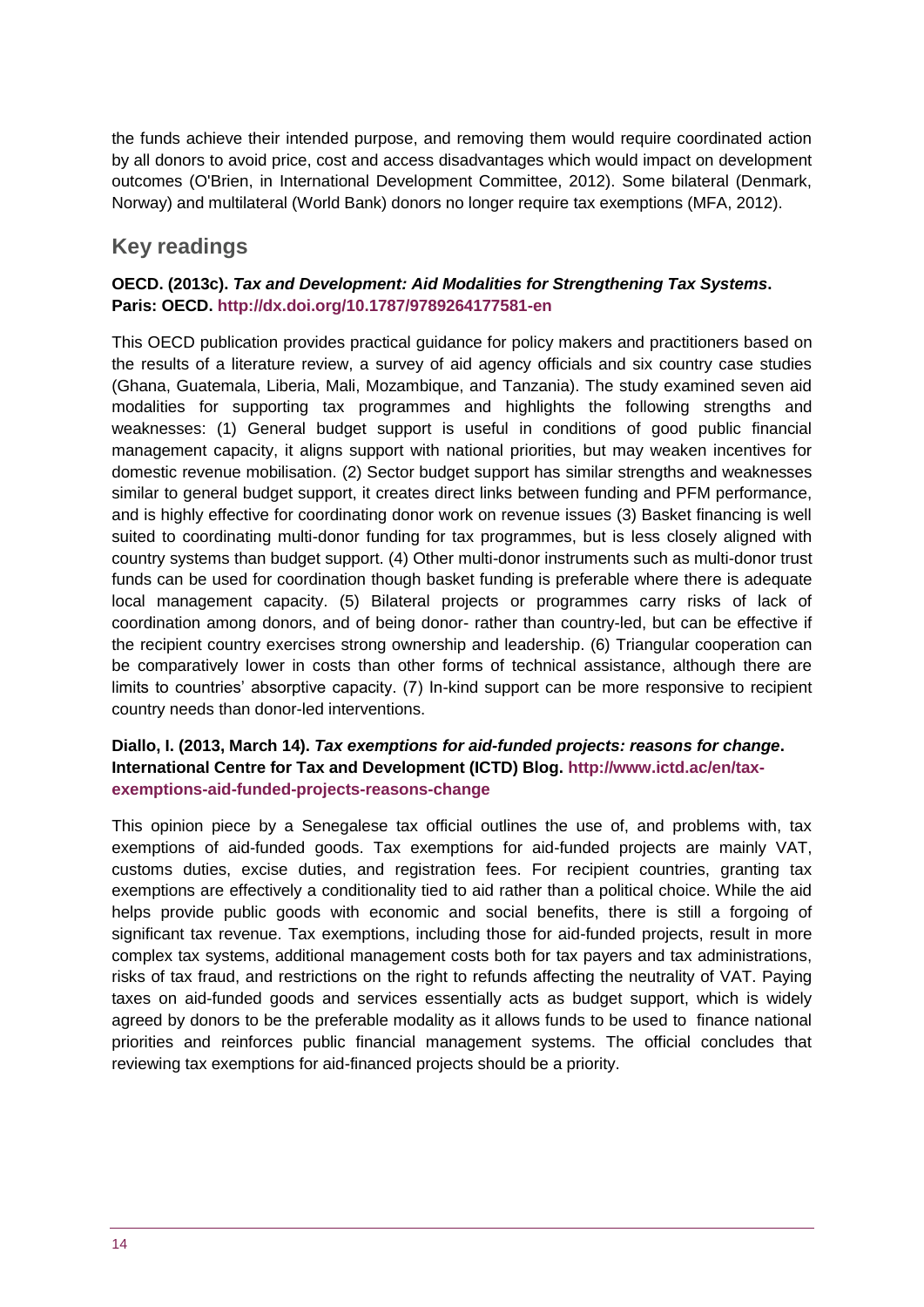# <span id="page-14-0"></span>**8. Tax administration capacity development**

The importance of building administrative capacity is strongly emphasised in the literature and by experts. Giulia Mascagni of the International Centre for Tax and Development notes that there are many small, incremental reforms that would be quite effective in increasing tax capacity and the overall performance of the system, such as building better data management systems, making sure datasets from different institutions and within the same institution are connected and communicate with each other, and introducing automatic enrolment incentives such as a legal requirement to present tax registration information for services like taking out a loan, buying a house, and opening a bank account (Giulia Mascagni 2017, personal communication). Relevant government departments must be linked effectively (Rhiannon McCluskey 2017, personal communication). Reorganisation of revenue administration according to taxpayer size rather than tax type has also been a successful innovation (Kloeden, 2011; Rhiannon McCluskey 2017 personal communication).

Draft proposals for strengthening tax administration capacity from the Effective Institutions Platform (EIP, n.d.) include: basing efforts on comprehensive analysis; adapting to context; supporting national priorities, ownership and leadership; addressing international, national and sub-national levels; engaging with a broad range of stakeholders both inside and outside government; and supporting principles of accountability, transparency, and participation. The EIP highlights training, South-South cooperation, and natural resource taxation as being particularly relevant for developing countries.

Countries vary widely in tax capacity and different countries will require different capacity building strategies for increasing revenue (Moore et al., 2015). A range of case studies from different countries has shown a diversity of approaches being used to varying effect.

- Experimental evidence from **Ethiopia** finds electronic sales registry machines result in significantly higher tax payments as firms are less able to evade (Ali et al., 2015).
- In **Paraguay**, modernisation of procedures and improved enforcement of collection improved compliance and increased revenues (ITC-OECD, 2015).
- Setting up tax units specifically for high net worth individuals is currently being explored in **Uganda** (Kangave, 2016).
- In **Rwanda**, tax revenue as a share of GDP rose by about half between 2001 and 2013 (ITC-OECD, 2015) when new income tax laws were introduced and customs reform put in place. The increases were enabled by improved legislation and strengthened administration as well as a broadening of the tax base.
- The success of customs reform in **Cameroon** were thought to hinge on enhanced administration and systems (Raballand and Rajaram, 2013). Communications between the head of customs and frontline officers were improved, information communication technology modernised, and performance contracts (using non-financial incentives to avoid corruption) put in place.

Barriers to administrative reforms may arise partly because of political will and partly because staff are not sufficiently equipped or are overwhelmed with other more pressing issues such as achieving immediate revenue targets. Retention of staff with important IT, accounting, and forensic auditing skills is important (Moore et al., 2015) but high demand for skills in the private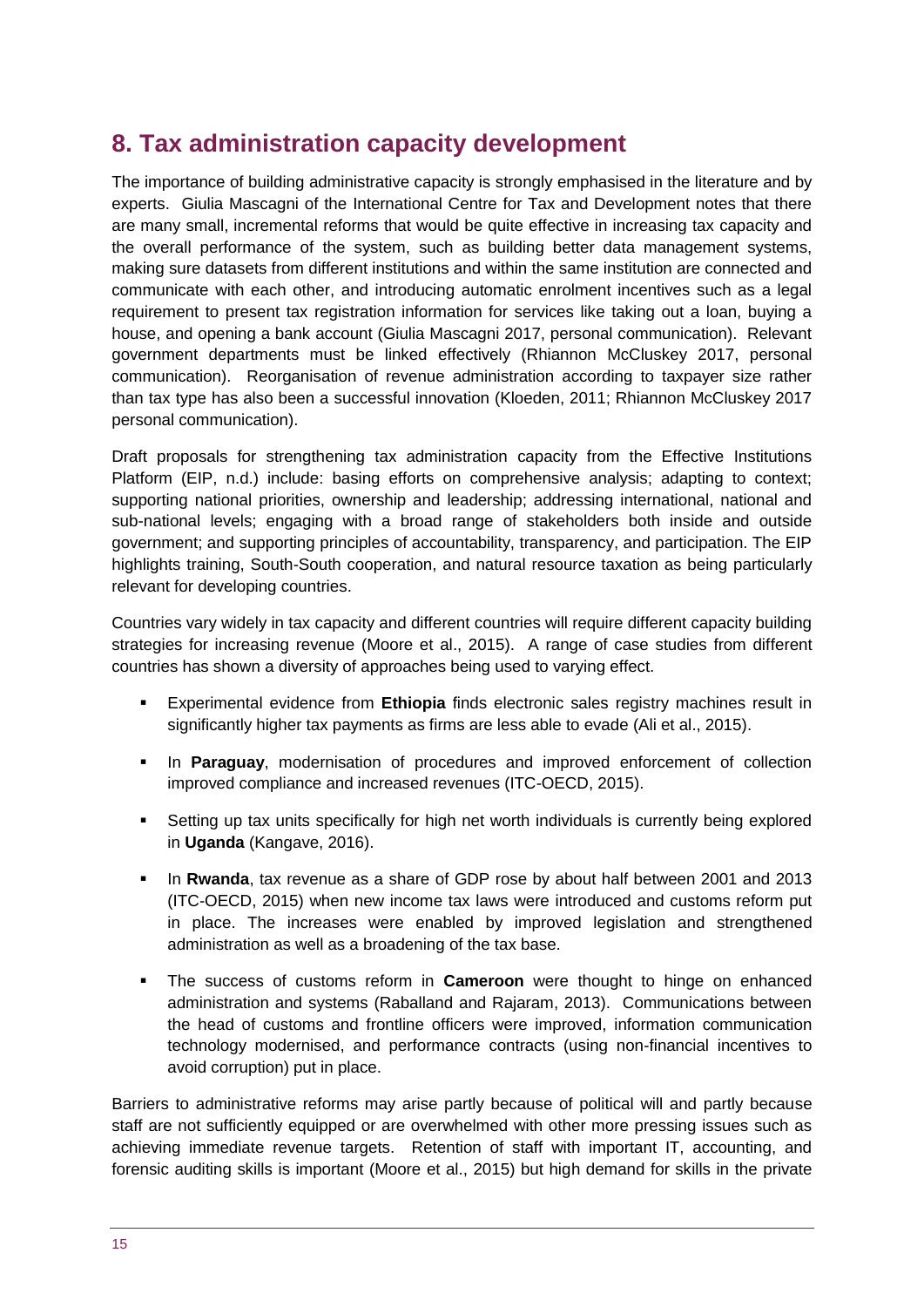sector tends to lead to high staff turnover in tax administrations (Rhiannon McCluskey 2017, personal communication). There is some danger that businesses may evade taxes by moving to the informal sector (Morrissey, 2015).

In Uganda, for example, the past few years have been characterised with increased movement of senior revenue officials from the Uganda Revenue Authority to other government agencies. This is partly due to better pay in other agencies, but also because in some cases contract terms (for commissioners) require that the person cannot serve for more than a certain number of years. This increases the need for building capacity, particularly of lower level staff. There is also a feeling within the Uganda Revenue Authority itself that staff are not allowed to develop capacity because they can be moved from one position to another with little warning. Management perceives these movements as necessary to guard against corruption, but there is also a need to balance this with the objective of capacity building (Kangave, personal communication, 2017).

Interest in South-South cooperation for capacity building in tax administration has been growing recently. A recent OECD report describes South-South cooperation as a "low-cost, high-value channel" and recommends "strong support from the international community" although noting that there can be limits to partners' absorptive capacity (OECD, 2013, p. 15). The UN's South-South Sharing of Successful Tax Practices for Development (S4TP) initiative aims to identify and disseminate successful Southern practices in tax policy and administration, identify opportunities for cooperation, and build awareness of the value of South-South exchange, particularly in working on illicit financial flows, tax training, transfer pricing, and taxation and climate change. The Capacity Development Programme on International Tax Cooperation is another UN programme, overseen by the Financing for Development Office, for strengthening the capacity of ministries of finance and national tax authorities in developing countries (UN, 2013b). It organises training and guidance material on international double taxation agreements, broadening the tax base and transfer pricing (UN, 2014).

### **Key readings**

**Holmes, K., Ndihokubwayo, D. & Ruvakubusa, C. (2013).** *For State and Citizen: Reforming Revenue Administration in Burundi***. Policy Voices Series. Africa Research Institute. [http://www.africaresearchinstitute.org/newsite/wp-content/uploads/2013/10/For-State-and-](http://www.africaresearchinstitute.org/newsite/wp-content/uploads/2013/10/For-State-and-Citizen-Reforming-revenue-administration-in-Burundi-Final.pdf)[Citizen-Reforming-revenue-administration-in-Burundi-Final.pdf](http://www.africaresearchinstitute.org/newsite/wp-content/uploads/2013/10/For-State-and-Citizen-Reforming-revenue-administration-in-Burundi-Final.pdf)**

This case study was produced by current and former senior officials of the semi-autonomous tax collection institution of Burundi (Office Burundais des Recettes, OBR), which was set up in 2009. The paper describes how tax collection and administration was reformed in Burundi to reduce corruption, improve services, implement legislative reforms and widen the tax base. Conclusions and recommendations for the OBR are: closer co-operation between the OBR and local authorities in order to widen the tax base in the regions; provisions for offering revenue exemptions should be collated and re-examined; improvement of OBR communications; a comprehensive transparency and anti-corruption campaign, supported by government agencies as well as the OBR; a more diversified external funding structure to help the OBR to pursue multiple objectives simultaneously; and the denial of access to public services and tenders to anyone who is not tax compliant.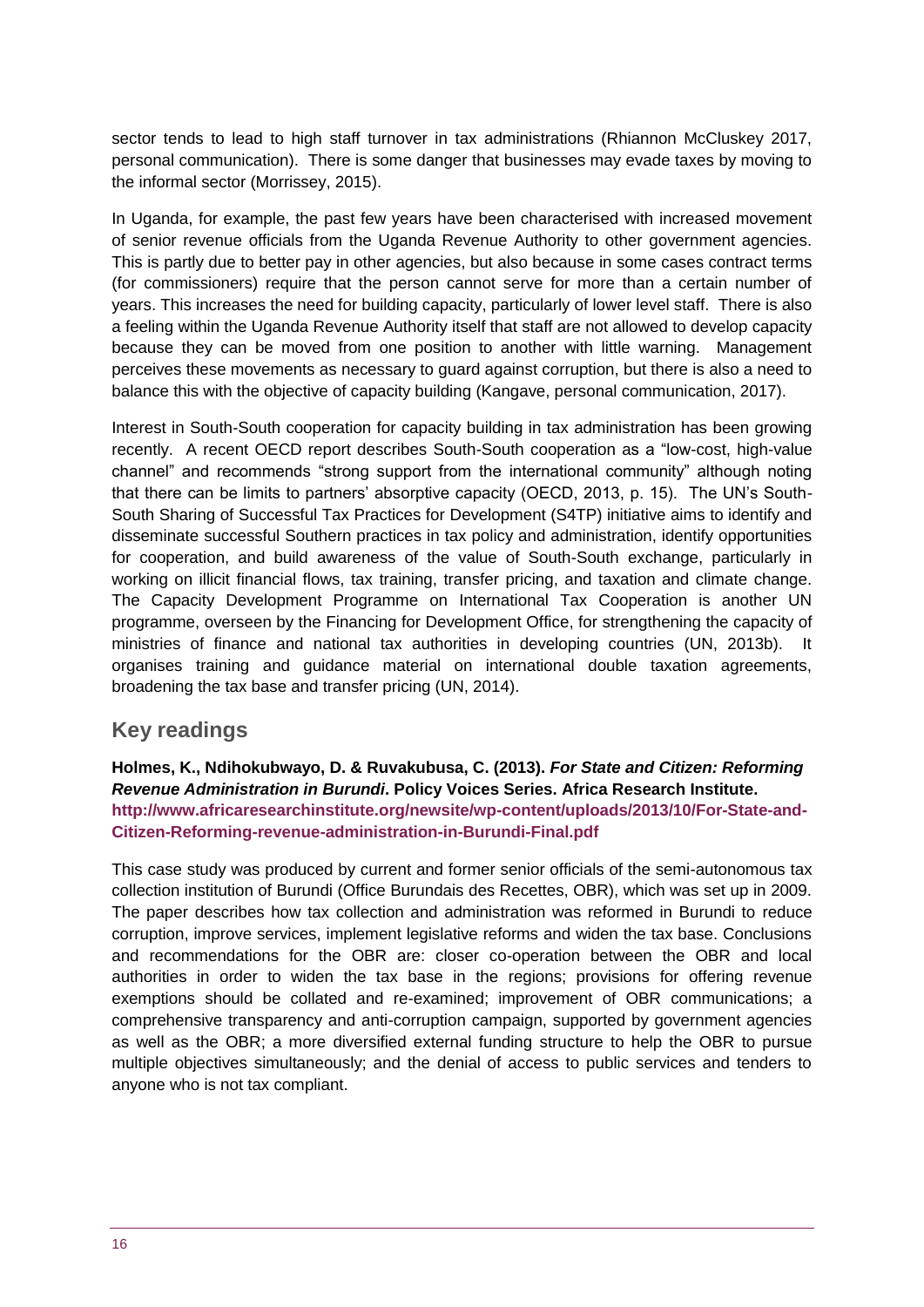#### **Bennet, R. (2012).** *A Change Agent in the Tax Office: Nigeria's Federal Inland Revenue Service, 2004-2009***. Policy Note ID184, Innovations for Successful Societies, Princeton University.<https://www.princeton.edu/successfulsocieties/policynotes/view.xml?id=184>**

This case study examines the reform of the Nigerian Federal Inland Revenue Service in 2004. A new executive chairperson was appointed and tasked with reforming the agency and diversifying tax collection to reduce dependence on oil revenue. The case study describes how the chairperson overcame opposition from private consultants who benefited from the existing system, defeated institutional inertia, and reduced corruption. Steps toward capacity development included establishing control over staff recruitment independently from the Federal Civil Service Commission, improving training using a mix of domestic and international consultants, reorganising and integrating departments and offices, simplifying interactions with taxpayers, increasing automation, working with banks to process payments, upgrading computer equipment, and setting up a new internal unit to fight corruption.

**Danida & Bhutan Department of Revenue and Customs (2011). Bhutan: Building capacities to build revenues. In Woodhatch, T., Casazza, A., Lucas, B., & Werter, F. (eds.),**  *Capacity Results: Case stories on capacity development and sustainable results***. Learning Network on Capacity Development and IBON Foundation. [http://www.lencd.org/files/group/busan/document/2011/Capacity\\_Results:\\_Case\\_stories\\_o](http://www.lencd.org/files/group/busan/document/2011/Capacity_Results:_Case_stories_on_capacity_development_and_sustainable_results/Capacity-Results-web.pdf) [n\\_capacity\\_development\\_and\\_sustainable\\_results/Capacity-Results-web.pdf](http://www.lencd.org/files/group/busan/document/2011/Capacity_Results:_Case_stories_on_capacity_development_and_sustainable_results/Capacity-Results-web.pdf)**

This short case study covers Bhutan's attempts to broaden the tax base by introducing personal income tax and improving collection of other direct taxes. The Bhutan Department of Revenue and Customs achieved efficiencies through decentralisation to regional offices, training, upgrading IT systems, and public education on compliance. There was also intensive in-country training and professional development in revenue administration, and the introduction of a new IT system for tax and customs have improved tax administration. Capacity development efforts have been supported by strong and stable leadership within the Department, by Danish financial support which was aligned with the national-driven strategy, and by technical assistance to support the drafting of legislation and the introduction of new IT systems.

#### **UNDP. (2008).** *Revenue's Role in the Quest for Inclusive Development, What Works and What Can Work Better?* **UNDP. [http://ww2.s4tp.org/wp](http://ww2.s4tp.org/wp-content/uploads/2010/10/InclusiveDev.pdf)[content/uploads/2010/10/InclusiveDev.pdf](http://ww2.s4tp.org/wp-content/uploads/2010/10/InclusiveDev.pdf)**

This publication includes a meeting report and case studies presented at a 2008 conference on 'South-South Sharing of Successful Tax Practices' by experts and administrators from different countries, international organisations and campaigning organisations. The meeting report highlights a number of focus areas for capacity building including: developing a database of recognised tax experts in particular fields; promoting practical case-study-driven training sessions; disseminating successful practices effective in developing skills and keeping expertise within tax administrations; promoting the need to fully understand the impact of tax incentives designed to attract investment; promoting ongoing beneficial exchange of experiences, both what has worked and what has not. The meeting highlighted a need to improve developing country capacity on issues such as transfer pricing, comparative tax law, and countering cross border tax evasion. An international tax appeal tribunal was suggested in place of arbitration clauses in Tax Treaties.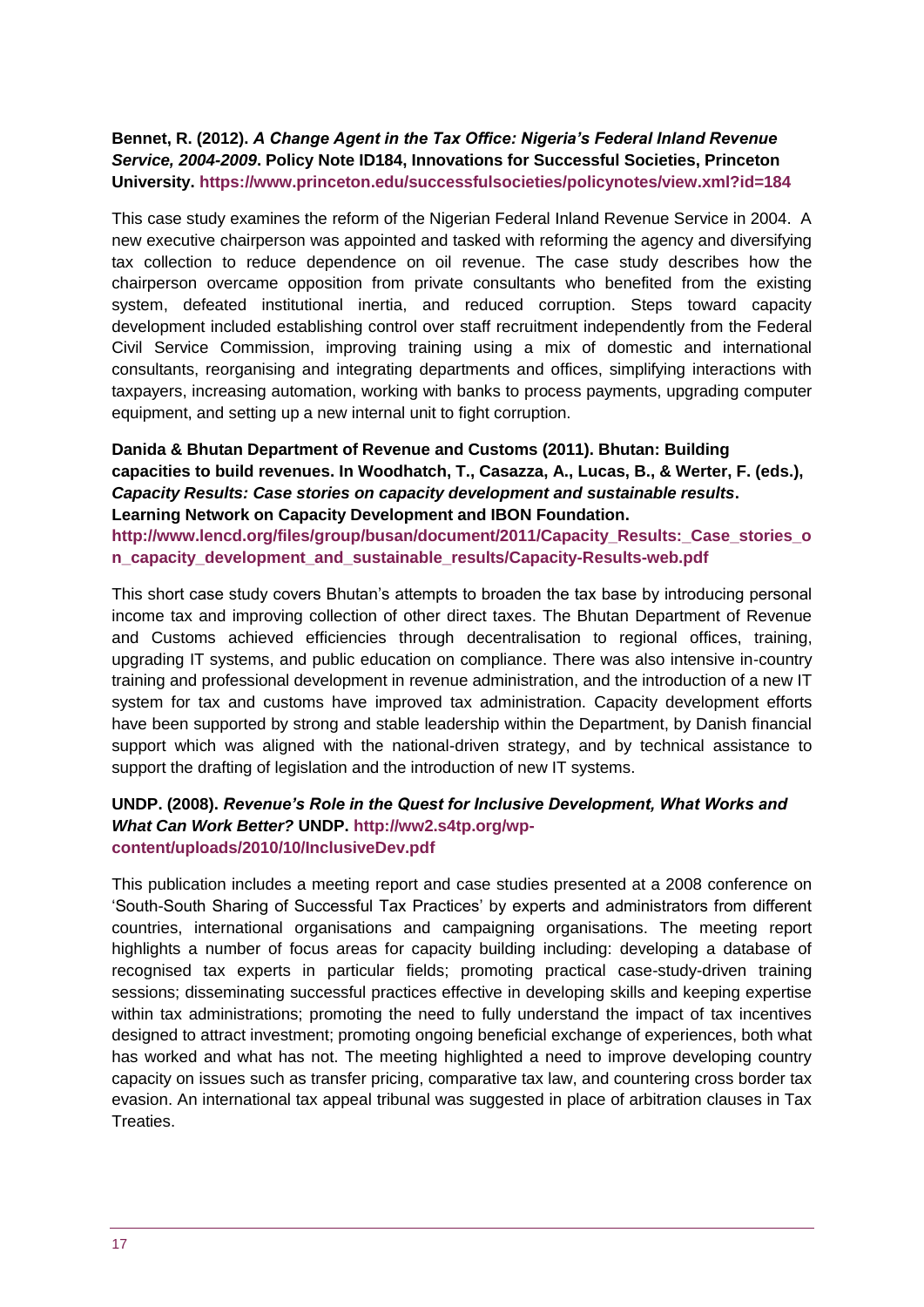# <span id="page-17-0"></span>**9. References**

*This report is based partly on chapter 3 of the GSDRC Tax Reform Topic Guide (<http://www.gsdrc.org/topic-guides/tax-reform>), written in 2014 by Sumedh Rao with contributions from Wilson Prichard, Mark Abani, Ritu Dewan, Jo Balsys, Stefan Kossoff, Katherine Newall, Brian Lucas, Claire Mcloughlin, Huma Haider and Heather Marquette.*

*Extracts from the topic guide have been supplemented with additional material collected in 2017 by Laura Bolton, with contributions from Rhiannon McCluskey and Brian Lucas.*

Ali, M., Shifa, A., Shimeles, A. and Woldeyes, F.B., 2015. Information technology and fiscal capacity in a developing country: Evidence from Ethiopia. **[http://cega.berkeley.edu/assets/miscellaneous\\_files/17-ABCA\\_-](http://cega.berkeley.edu/assets/miscellaneous_files/17-ABCA_-_Information_Technology_and_fiscal_capacity.pdf) [\\_Information\\_Technology\\_and\\_fiscal\\_capacity.pdf](http://cega.berkeley.edu/assets/miscellaneous_files/17-ABCA_-_Information_Technology_and_fiscal_capacity.pdf)**

Ali, M., Fjeldstad, O-H. and Sjursen, I. 2013. To Pay or Not to Pay? Citizens' Attitudes Towards Taxation in Kenya, Tanzania, Uganda and South Africa, World Development, 64: 828-42 **<https://www.cmi.no/publications/file/5026-1-to-pay-or-not-to-pay.pdf>**

Bird, R.M. 2011. 'Subnational Taxation in Developing Countries. A Review of the Literature', Journal of International Commerce, Economics and Policy, 2.1: 139-161 **<http://elibrary.worldbank.org/doi/pdf/10.1596/1813-9450-5450>**

Booth, D. 2014. Aiding Institutional Reform in Developing Countries: Lessons from the Philippines on what works, what doesn't and why. The Asia Foundation and the Overseas Development Institute. **[http://www.odi.org/sites/odi.org.uk/files/odi-assets/publications](http://www.odi.org/sites/odi.org.uk/files/odi-assets/publications-opinion-files/8978.pdf)[opinion-files/8978.pdf](http://www.odi.org/sites/odi.org.uk/files/odi-assets/publications-opinion-files/8978.pdf)**

Bruhn, M., & McKenzie, D. 2014. Entry Regulation and the Formalization of Microenterprises in Developing Countries. World Bank Research Observer 29(2), 186-201. **<http://dx.doi.org/10.1093/wbro/lku002>**

Daude, C., Gutiérrez, H., & Melguizo, Á. 2012. What Drives Tax Morale? Working Paper No. 315. OECD Development Centre. **<http://www.oecd.org/dev/americas/WP315%20AE.pdf>**

de Mel, S., McKenzie, D. & Woodruff, C. 2013. The Demand for, and Consequences of, Formalization among Informal Firms in Sri Lanka. American Economic Journal: Applied Economics, 5(2), 122-50. **<http://dx.doi.org/10.1257/app.5.2.122>**

de Souza, S. 2013. The Political Economy of Tax Reform in Latin America: A Critical Review. Woodrow Wilson Center

**[http://www.wilsoncenter.org/sites/default/files/Political%20Economy%20of%20Tax%20Ref](http://www.wilsoncenter.org/sites/default/files/Political%20Economy%20of%20Tax%20Reform.pdf) [orm.pdf](http://www.wilsoncenter.org/sites/default/files/Political%20Economy%20of%20Tax%20Reform.pdf)**

Diallo, I. (2013, March 14). Tax exemptions for aid-funded projects: reasons for change. International Centre for Tax and Development (ICTD) Blog. **[http://www.ictd.ac/en/tax](http://www.ictd.ac/en/tax-exemptions-aid-funded-projects-reasons-change)[exemptions-aid-funded-projects-reasons-change](http://www.ictd.ac/en/tax-exemptions-aid-funded-projects-reasons-change)**

Fairfield, T. 2013. Going Where the Money Is: Strategies for Taxing Economic Elites in Unequal Democracies. World Development, 47, 42-57. **<http://dx.doi.org/10.1016/j.worlddev.2013.02.011>**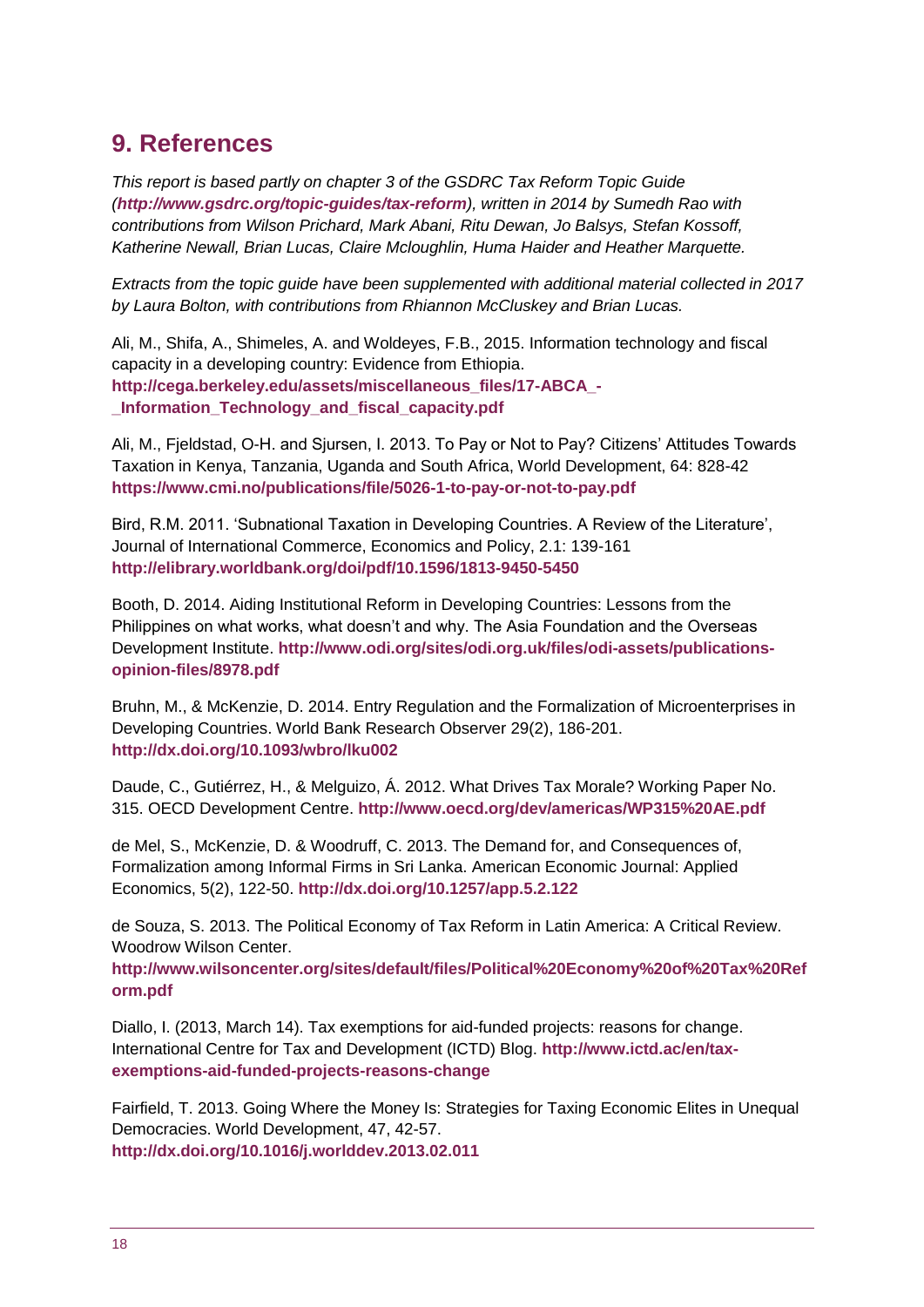Fjeldstad, O.-H. 2005. Corruption in Tax Administration: Lessons from Institutional Reforms in Uganda. CMI Working Paper 2005:10. http://www.cmi.no/publications/2005/wp/wp2005-10.pdf

Fjeldstad, O-H., Chambas, G. & Brun, J. 2014. Local government taxation in Sub-Saharan Africa: A review and an agenda for research. CMI Working Paper WP 2014:2. Chr. Michelsen Institute (CMI). **[http://www.cmi.no/publications/file/5098-local-government-taxation-in-sub-saharan](http://www.cmi.no/publications/file/5098-local-government-taxation-in-sub-saharan-africa.pdf)[africa.pdf](http://www.cmi.no/publications/file/5098-local-government-taxation-in-sub-saharan-africa.pdf)**

Fjeldstad, O.-H. and Heggstad, K., 2012. Local government revenue mobilisation in Anglophone Africa.

**[https://papers.ssrn.com/sol3/papers2.cfm?abstract\\_id=2408608](https://papers.ssrn.com/sol3/papers2.cfm?abstract_id=2408608)**

Fjeldstad, O.-H. and Iverson, T. O. 2015. The Added Value of Value Added Tax: People are more willing to pay tax. CMI Brief vol. 14 no. 2. Chr. Michelsen Institute. **<https://www.cmi.no/publications/5513-the-added-value-of-value-added-tax>**

Flores-Macías, G. A. 2012. Financing Security through Elite Taxation: The Case of Colombia's 'Democratic Security Taxes', ICTD working paper 3, Brighton: IDS **<https://opendocs.ids.ac.uk/opendocs/handle/123456789/2312>**

Gadenne, L. 2015. Tax Me, But Spend Wisely? Sources of Public Finance and Government Accountability, IFS

**[http://www.ifs.org.uk/uploads/publications/mimeos/Gadenne\\_pubfinance.pdf](http://www.ifs.org.uk/uploads/publications/mimeos/Gadenne_pubfinance.pdf)**

Hassan, M. & Prichard, W. 2013. The Political Economy of Tax Reform in Bangladesh: Political Settlements, Informal Institutions and the Negotiation of Reform. Working Paper 14. International Centre for Taxation and Development (ICTD). Brighton: Institute of Development Studies. **<http://www.ictd.ac/sites/default/files/ICTD%20WP14.pdf>**

IMF, OECD, UN, WBG. 2016. *Enhancing the Effectiveness of External Support in Building Tax Capacity in Developing Countries: Prepared for Submission to G20 Finance Ministers, July 2016*. International Monetary Fund (IMF); Organisation for Economic Co-operation and Development (OECD); United Nations (UN); World Bank Group (WBG). [http://www.oecd.org/tax/enhancing](http://www.oecd.org/tax/enhancing-the-effectiveness-of-external-support-in-building-tax-capacity-in-developing-countries.pdf)[the-effectiveness-of-external-support-in-building-tax-capacity-in-developing-countries.pdf](http://www.oecd.org/tax/enhancing-the-effectiveness-of-external-support-in-building-tax-capacity-in-developing-countries.pdf)

ITC-OECD. 2015. Examples of Successful DRM Reforms and the Role of International Cooperation, Discussion Paper, July 2015

**[https://www.oecd.org/ctp/tax-global/examples-of-successful-DRM-reforms-and-the-role-of](https://www.oecd.org/ctp/tax-global/examples-of-successful-DRM-reforms-and-the-role-of-international-co-operation.pdf)[international-co-operation.pdf](https://www.oecd.org/ctp/tax-global/examples-of-successful-DRM-reforms-and-the-role-of-international-co-operation.pdf)**

Jibao, S.S. and Prichard, W., 2013. Rebuilding Local Government Finance After Conflict: The political economy of property tax reform in post-conflict Sierra Leone. **[http://www.ictd.ac/publication/2-working-papers/80-rebuilding-local-government-finance](http://www.ictd.ac/publication/2-working-papers/80-rebuilding-local-government-finance-after-conflict-the-political-economy-of-property-tax-reform-in-sierra-leone)[after-conflict-the-political-economy-of-property-tax-reform-in-sierra-leone](http://www.ictd.ac/publication/2-working-papers/80-rebuilding-local-government-finance-after-conflict-the-political-economy-of-property-tax-reform-in-sierra-leone)**

Joshi, A. & Ayee, J. (2008). Associational taxation: a pathway into the informal sector? In Brautigam, D., Fjeldstad, O.-H. & Moore, M. (eds). Taxation and State-Building in Developing Countries: Capacity and Consent. Cambridge: Cambridge University Press. **<http://shebacss.com/ndsp/docs/cases/ndsp042.pdf>**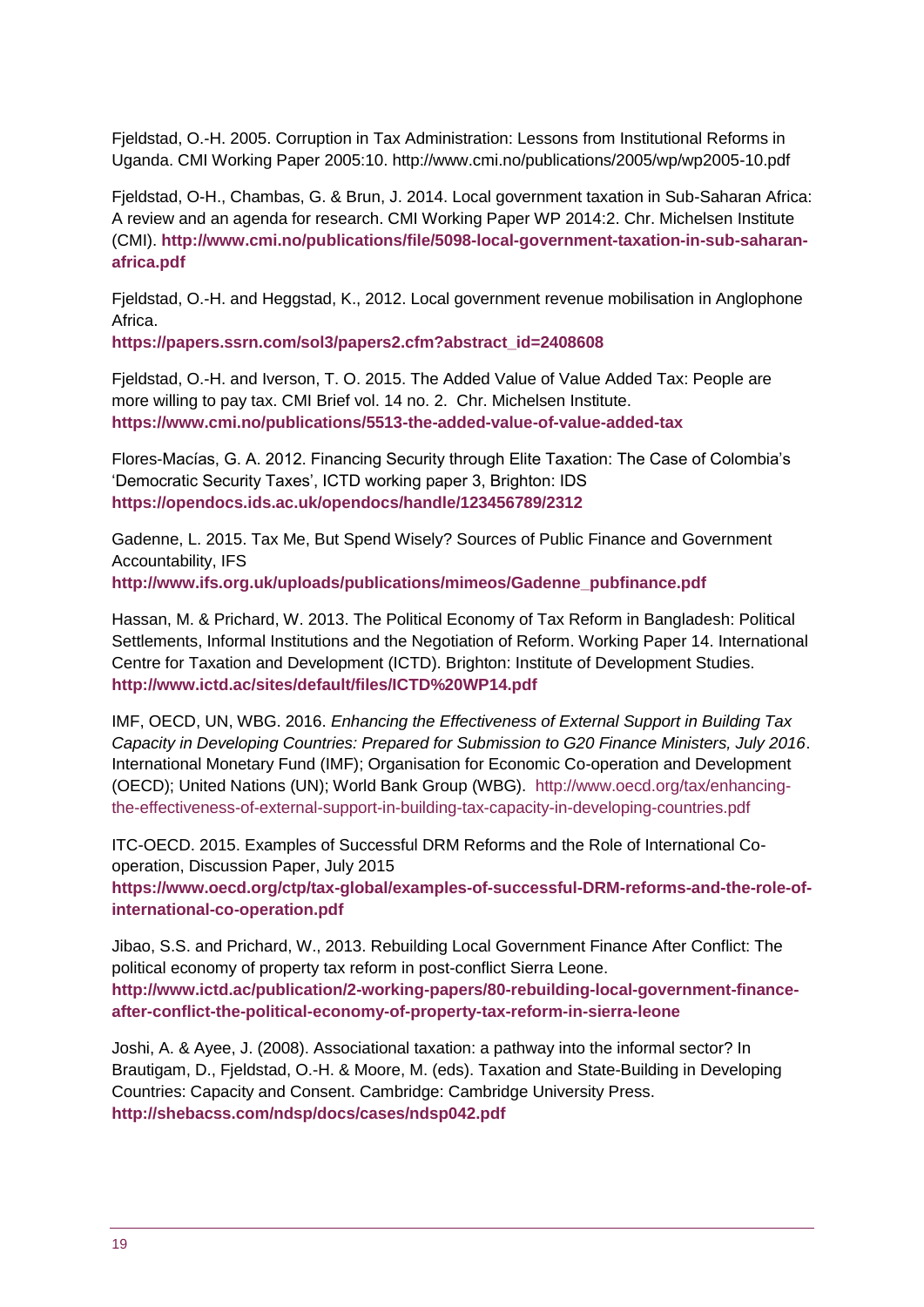Joshi, A., Prichard, W., & Heady, C. 2014. Taxing the Informal Economy: The Current State of Knowledge and Agendas for Future Research. The Journal of Development Studies. Advance online publication. **<http://dx.doi.org/10.1080/00220388.2014.940910>**

Kangave, J., Nakato, S., Waiswa, R. and Zzimbe, P.L., 2016. Boosting Revenue Collection through Taxing High Net Worth Individuals: The Case of Uganda. **[http://www.ictd.ac/publication/2-working-papers/98-boosting-revenue-collection-through](http://www.ictd.ac/publication/2-working-papers/98-boosting-revenue-collection-through-taxing-high-net-worth-individuals-the-case-of-uganda)[taxing-high-net-worth-individuals-the-case-of-uganda](http://www.ictd.ac/publication/2-working-papers/98-boosting-revenue-collection-through-taxing-high-net-worth-individuals-the-case-of-uganda)**

Kloeden, D. 2011. Revenue Administration Reforms in Anglophone Africa Since the Early 1990s, Working Paper WP/11/162, Washington DC: International Monetary Fund **<https://www.imf.org/external/pubs/ft/wp/2011/wp11162.pdf>**

Leal Ordóñez, J. C. (2014). Tax collection, the informal sector, and productivity. Review of Economic Dynamics, 17(2), 262-286. **<http://dx.doi.org/10.1016/j.red.2013.07.004>**

McCluskey, R., 2016a. Africa's First Large-Scale Tax Experiment: Researching Compliance in Rwanda.

**[http://www.ictd.ac/publication/7-policy-briefing/150-africa-s-first-large-scale-tax](http://www.ictd.ac/publication/7-policy-briefing/150-africa-s-first-large-scale-tax-experiment-researching-compliance-in-rwanda)[experiment-researching-compliance-in-rwanda](http://www.ictd.ac/publication/7-policy-briefing/150-africa-s-first-large-scale-tax-experiment-researching-compliance-in-rwanda)**

McCluskey, R. 2016b. Five Questions About Property Taxation in Africa: Insights from the ICTD Roundtable. International Centre for Tax and Development, 31 January 2016. **<http://www.ictd.ac/blogs/entry/property-taxation-in-africa>**

McKenzie, D. & Sakho, Y. 2010. Does it Pay Firms to Register for Taxes? The Impact of Formality on Firm Profitability. Journal of Development Economics 91(1), 15-24. **<http://dx.doi.org/10.1016/j.jdeveco.2009.02.003>**

Monkam, N. and Moore, M., 2015. How Property Tax Would Benefit Africa. Africa Research Institute.

**[http://www.africaresearchinstitute.org/newsite/wp-content/uploads/2015/01/ARI-](http://www.africaresearchinstitute.org/newsite/wp-content/uploads/2015/01/ARI-Counterpoint-PropertyTax-download.pdf)[Counterpoint-PropertyTax-download.pdf](http://www.africaresearchinstitute.org/newsite/wp-content/uploads/2015/01/ARI-Counterpoint-PropertyTax-download.pdf)**

Moore, M. 2013a. Obstacles to Increasing Tax Revenues in Low Income Countries, ICTD Working Paper 15 (Global)

**[http://www.ictd.ac/publication/2-working-papers/84-obstacles-to-increasing-tax-revenues](http://www.ictd.ac/publication/2-working-papers/84-obstacles-to-increasing-tax-revenues-in-low-income-countries)[in-low-income-countries](http://www.ictd.ac/publication/2-working-papers/84-obstacles-to-increasing-tax-revenues-in-low-income-countries)**

Moore, M. 2013b. Revenue Reform and Statebuilding in Anglophone Africa. IDS Working Paper 428. https://www.ids.ac.uk/files/dmfile/Wp428.pdf

Moore, M., Fjeldstad, O.H., Isaksen, J., Lundstøl, O., McCluskey, R. and Prichard, W., 2015. Building Tax Capacity in Developing Countries. IDS Policy Brief. **[https://opendocs.ids.ac.uk/opendocs/bitstream/handle/123456789/6522/PB96.pdf?sequenc](https://opendocs.ids.ac.uk/opendocs/bitstream/handle/123456789/6522/PB96.pdf?sequence=3) [e=3](https://opendocs.ids.ac.uk/opendocs/bitstream/handle/123456789/6522/PB96.pdf?sequence=3)**

Morrissey, O., 2015. Aid and domestic resource mobilization with a focus on Sub-Saharan Africa. Oxford Review of Economic Policy, 31(3-4), pp.447-461.

**[https://academic.oup.com/oxrep/article-abstract/31/3-4/447/1800293/Aid-and-domestic](https://academic.oup.com/oxrep/article-abstract/31/3-4/447/1800293/Aid-and-domestic-resource-mobilization-with-a)[resource-mobilization-with-a](https://academic.oup.com/oxrep/article-abstract/31/3-4/447/1800293/Aid-and-domestic-resource-mobilization-with-a)**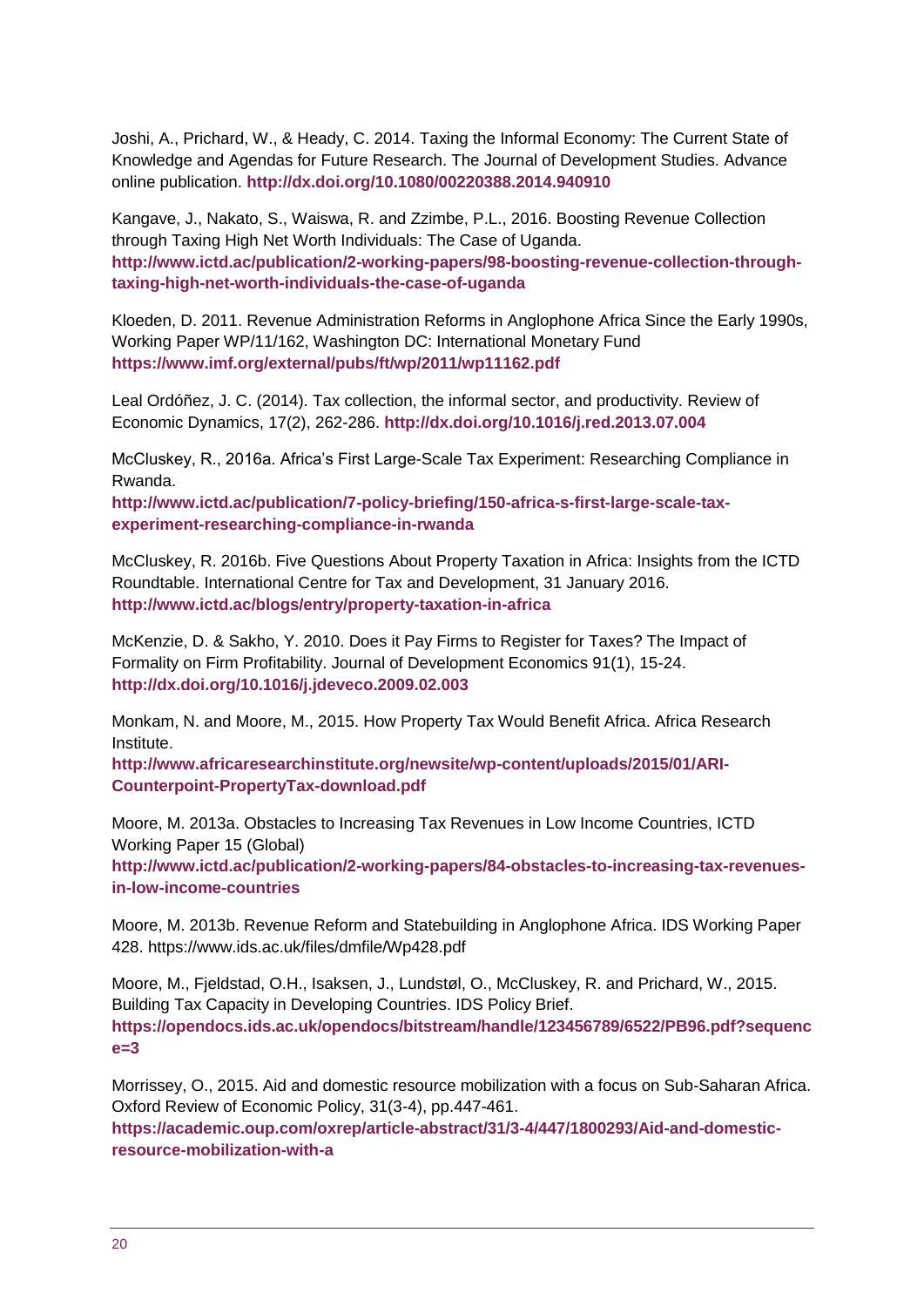OECD. 2013a. What drives tax morale? Draft for consultation. Paris: OECD. **[http://www.oecd.org/ctp/tax-global/TaxMorale\\_march13.pdf](http://www.oecd.org/ctp/tax-global/TaxMorale_march13.pdf)**

OECD. 2013b. Overview: A new era for taxpayer education. Chapter 1 in Building Tax Culture, Compliance and Citizenship: A Global Source Book on Taxpayer Education. Draft for consultation. Paris: OECD. **[http://www.oecd.org/ctp/tax-global/sourebook-taxpayer](http://www.oecd.org/ctp/tax-global/sourebook-taxpayer-education.pdf)[education.pdf](http://www.oecd.org/ctp/tax-global/sourebook-taxpayer-education.pdf)**

OECD. 2013c. Tax and Development: Aid Modalities for Strengthening Tax Systems. Paris: OECD. **<http://dx.doi.org/10.1787/9789264177581-en>**

Prichard, W., 2010. Taxation and state building: Towards a governance focused tax reform agenda. IDS Working Papers, 2010(341), pp.01-55. **[http://onlinelibrary.wiley.com/doi/10.1111/j.2040-0209.2010.00341\\_1.x/full](http://onlinelibrary.wiley.com/doi/10.1111/j.2040-0209.2010.00341_1.x/full)**

Prichard, W. 2016. Taxation, governance and growth. GSDRC Professional Development Reading Pack no. 43. Birmingham, UK: University of Birmingham. **[http://www.gsdrc.org/wp](http://www.gsdrc.org/wp-content/uploads/2016/06/Taxation-governance-and-growth_RP.pdf)[content/uploads/2016/06/Taxation-governance-and-growth\\_RP.pdf](http://www.gsdrc.org/wp-content/uploads/2016/06/Taxation-governance-and-growth_RP.pdf)**

Prichard, W., Brun, J.F. and Morrissey, O., 2012. Donors, aid and taxation in developing countries: an overview.

**[http://www.ictd.ac/publication/2-working-papers/6-donors-aid-and-taxation-in-developing](http://www.ictd.ac/publication/2-working-papers/6-donors-aid-and-taxation-in-developing-countries-an-overview)[countries-an-overview](http://www.ictd.ac/publication/2-working-papers/6-donors-aid-and-taxation-in-developing-countries-an-overview)**

Prichard, W., Salardi, P. and Segal, P., 2014. Taxation, non-tax revenue and democracy: New evidence using new cross-country data.

**[https://papers.ssrn.com/sol3/papers2.cfm?abstract\\_id=2496872](https://papers.ssrn.com/sol3/papers2.cfm?abstract_id=2496872)**

Raballand, G and Rajaram, A. 2013. Behavioural Economics and Public Sector Reform: An Accidental Experiment and Lessons from Cameroon, Policy Research Working Paper 6595, The World Bank, Africa Region, Poverty Reduction and Economic Management Unit, September 2013 (Natural experiment, Cameroon)

**[https://openknowledge.worldbank.org/bitstream/handle/10986/16046/WPS6595.pdf?seque](https://openknowledge.worldbank.org/bitstream/handle/10986/16046/WPS6595.pdf?sequence=1&isAllowed=y) [nce=1&isAllowed=y](https://openknowledge.worldbank.org/bitstream/handle/10986/16046/WPS6595.pdf?sequence=1&isAllowed=y)**

Savedoff, W. and Alwang, A., 2015. The Single Best Health Policy in the World: Tobacco Taxes. CGD Policy Paper, 62, p.62.

**[https://www.cgdev.org/sites/default/files/CGD-Policy-Paper-62-Savedoff-Alwang-Best-](https://www.cgdev.org/sites/default/files/CGD-Policy-Paper-62-Savedoff-Alwang-Best-Health-Policy-Tobacco-Tax.pdf)[Health-Policy-Tobacco-Tax.pdf](https://www.cgdev.org/sites/default/files/CGD-Policy-Paper-62-Savedoff-Alwang-Best-Health-Policy-Tobacco-Tax.pdf)**

#### **Suggested citation**

Bolton, L. (2017). *Effectiveness of tax reform interventions.* K4D Helpdesk Report. Brighton, UK: Institute of Development Studies.

### **About this report**

*This report is based on five days of desk-based research. The K4D research helpdesk provides rapid syntheses of a selection of recent relevant literature and international expert thinking in response to specific questions relating to international development. For any enquiries, contact helpdesk@k4d.info.*